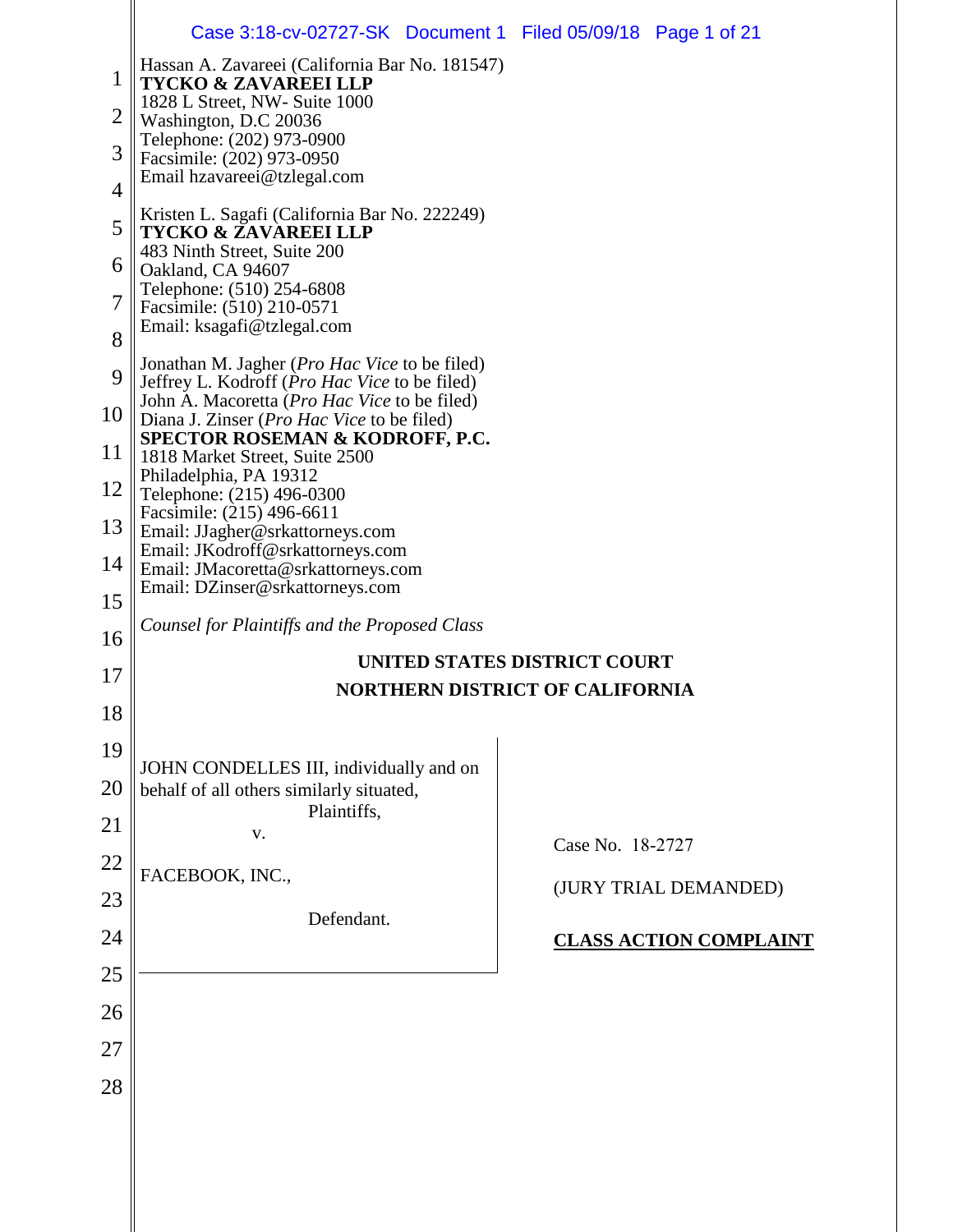### Case 3:18-cv-02727-SK Document 1 Filed 05/09/18 Page 2 of 21

1 2 3 Plaintiff John Condelles III ("Plaintiff") brings this putative class action on behalf of himself and all others similarly situated (the "Class" as defined below) against Facebook, Inc., ("Facebook" or "Defendant") and upon personal knowledge, information, and belief, alleges as follows:

4

### **I. INTRODUCTION**

5 6 7 1. This is a class action for damages suffered by Plaintiff and the proposed Class of people who accessed Facebook on mobile devices using the Android operating system ("Android users).

8 9 10 11 12 13 14 15 16 2. Facebook operates a social networking website that allows people to communicate with family, friends, and coworkers. Facebook has developed technologies that facilitate the sharing of information, photographs, website links, and videos. Facebook users have the ability to share and restrict information based on their own specific criteria. By the end of 2017, Facebook had more than 2.2 billion active users. Facebook's stated mission is "to give people the power to build community and bring the world closer together. People use Facebook to stay connected with friends and family, to discover what's going on in the world, and to share and express what matters to them." In recent years, however, Facebook's stated business model has morphed into a data aggregation and marketing scheme disguised as a social network.

17 18 19 20 21 3. Facebook provides multiple mechanisms through which users may access its social media product. These include, but are not limited to, a website accessed through a computer's web browser, Facebook mobile device applications ("apps") on various operating systems (e.g., Android, iOS), and auxiliary applications such as Facebook Messenger and Facebook Lite for mobile devices.

22 23 4. Facebook's marketing of its apps has led many Facebook users to install its applications on their mobile devices.

24 25 26 27 28 5. When installing such apps, Facebook users are provided with a terms of service and/or privacy notice on the screen of their mobile device. These essentially inform users that the information they post to Facebook will be used by the company in accordance with the users' privacy settings as specified by the user. The terms of service and privacy notice materials *do not inform* (and in the past have not informed) the ordinary and reasonably attentive Facebook user that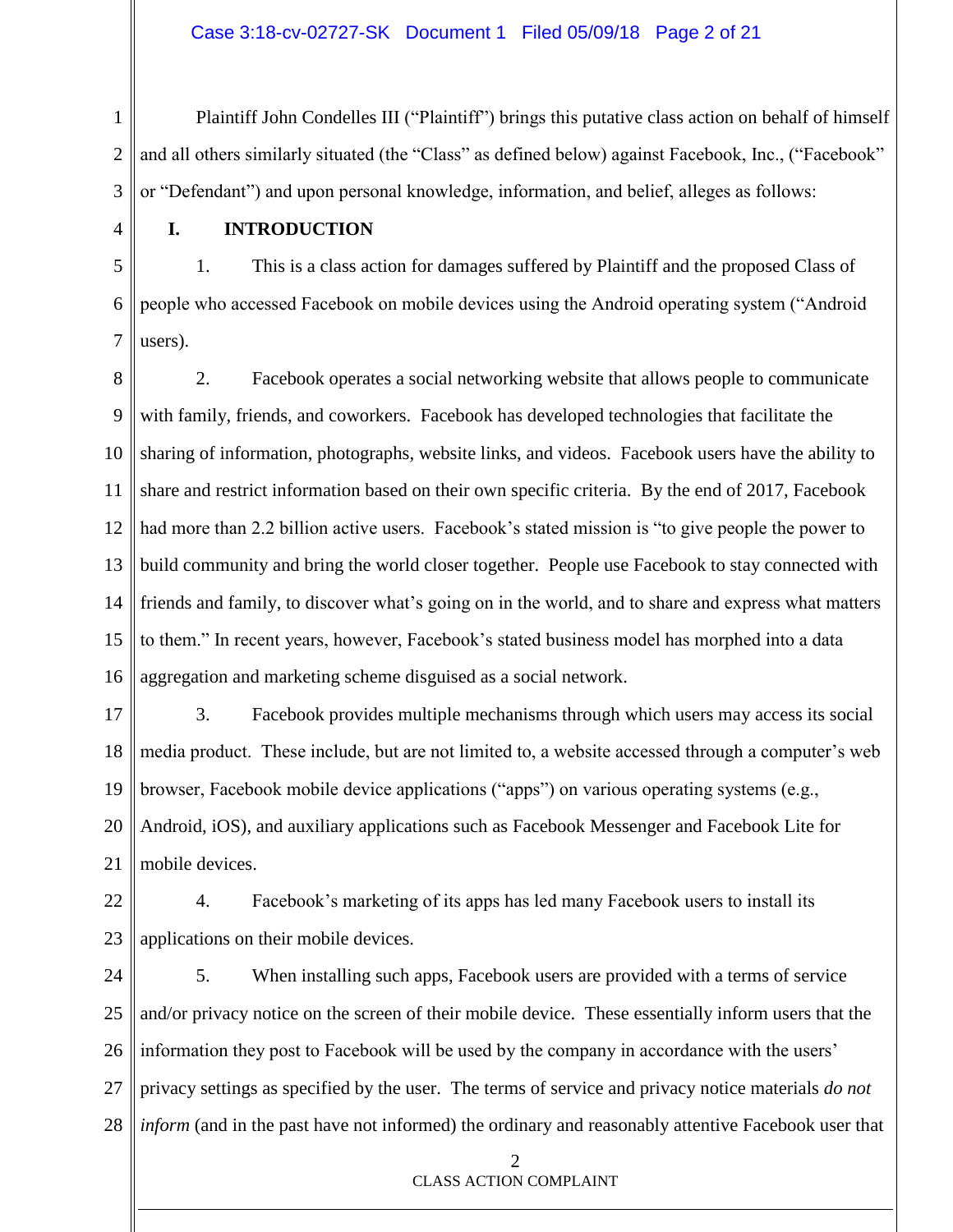#### Case 3:18-cv-02727-SK Document 1 Filed 05/09/18 Page 3 of 21

1 2 3 installing the application on a mobile device will result in the logging of all the user's phone and text communications—including recipients, dates of communication, length of communication, and mode of communication—on Facebook's servers for Facebook's own use.

4 5 6 7 8 9 6. On mobile devices utilizing the Android version of Facebook apps (or "Android mobile devices"), Facebook has collected and stored information in a scope and manner beyond that which users knowingly authorized. The practice is ongoing. This activity includes assessing users' call and text histories (including metadata such as the names and number of persons contacted), the times of such contacts, and the lengths of such contacts, hereafter referred to as "Personal Communications Information."

10 11 7. Users' Personal Communications Information has been and continues to be stored to Facebook's own servers.

12 13 14 15 8. Prior to April 2018, Facebook only disclosed that they could access and collect data from Android users' address books. Facebook did not disclose that it could and did access and collect Android users' call logs and text message logs and then send it to Facebook's private servers for storage.

16 17 18 19 20 21 22 9. In versions of the Android operating systems prior to Android Version 4.1, users installing the Facebook app on their Android mobile device were prompted to grant Facebook access to their "Contact List." By granting this access, Android users were also automatically and unknowingly granting Facebook permission to "scrape," or automatically gather, Android users' call and text logs. In other words, Facebook scraped *years*' worth of call and text data, including whether the call was "incoming" "outgoing," or "missed;" the data and time of each call; the number dialed; the individual called; and the duration of each call.

23 24 25 26 27 10. Facebook took advantage of the technical structure of different versions of the Android operating system to obtain users' Personal Communications Information with misleadingly minimal and insufficient notice, such that ordinary Facebook users did not understand that they were allowing Facebook the ability to download, save, and utilize their Personal Communications Information.

28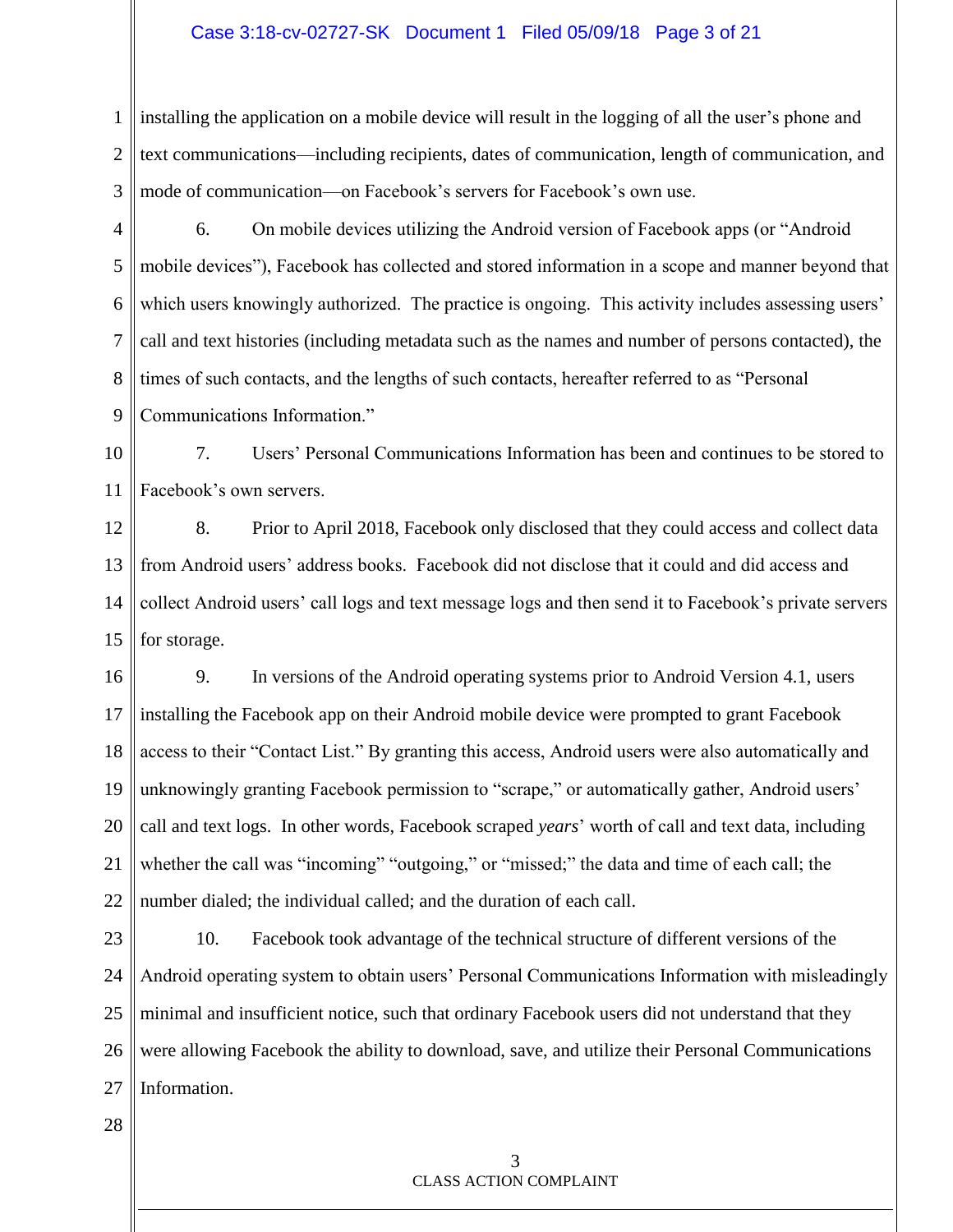#### Case 3:18-cv-02727-SK Document 1 Filed 05/09/18 Page 4 of 21

1 2 3 4 5 6 7 11. Later versions of the Android operating system required additional notice by Facebook applications to obtain Personal Communications Information. Even then, Facebook did not take steps to make it plain to ordinary and reasonably attentive users that their Personal Communications Information had been and would continue to be gathered, stored, and used by Facebook. Instead, ordinary and reasonably attentive Facebook users understood only that their posts and communications activity on the Facebook website would be published in keeping with their Facebook accounts' privacy settings.

8 9 10 11 12 13 12. Facebook's unauthorized taking and use of its users' Personal Communications Information presents several wrongs, including a consumer bait-and-switch, an invasion of privacy, wrongful monitoring of minors, and potential attacks on privileged communications in the context of Facebook users who use their Android mobile devices (but not Facebook) to communicate in the context of protected relationships including but not limited to that of attorney/client, doctor/patient, etc.

14

## **II. PARTIES**

15 16 17 18 19 20 21 22 23 24 25 26 13. At all times relevant to this matter, Plaintiff John Condelles III was a resident and citizen of Connecticut. Plaintiff joined Facebook in or around 2008. He accesses his Facebook account using the Facebook application on his Samsung S7 Edge mobile device, which he has had since approximately 2016. This mobile device uses the Android operating system. Plaintiff's prior mobile devices also used the Android operating system. Plaintiff installed Facebook Messenger and Facebook Lite for personal use. Because Facebook omitted that it scrapes call and text logs, Plaintiff did not know that Facebook Messenger and Facebook Lite would scrape Plaintiff's call and text logs. Plaintiff would not have installed Facebook Messenger and Facebook Lite, or would have done so on different terms, if Plaintiff knew that Facebook had a practice of scraping call and text logs. Even though Plaintiff did not consent to Facebook scraping call and text logs, upon information and belief, Facebook did so and then monetized the data collected from Plaintiff and other class members for advertising purposes.

27 28 14. Defendant Facebook, Inc. is a corporation organized under the laws of the State of Delaware. Facebook's principal offices are located at 1601 Willow Road, Menlo Park, California,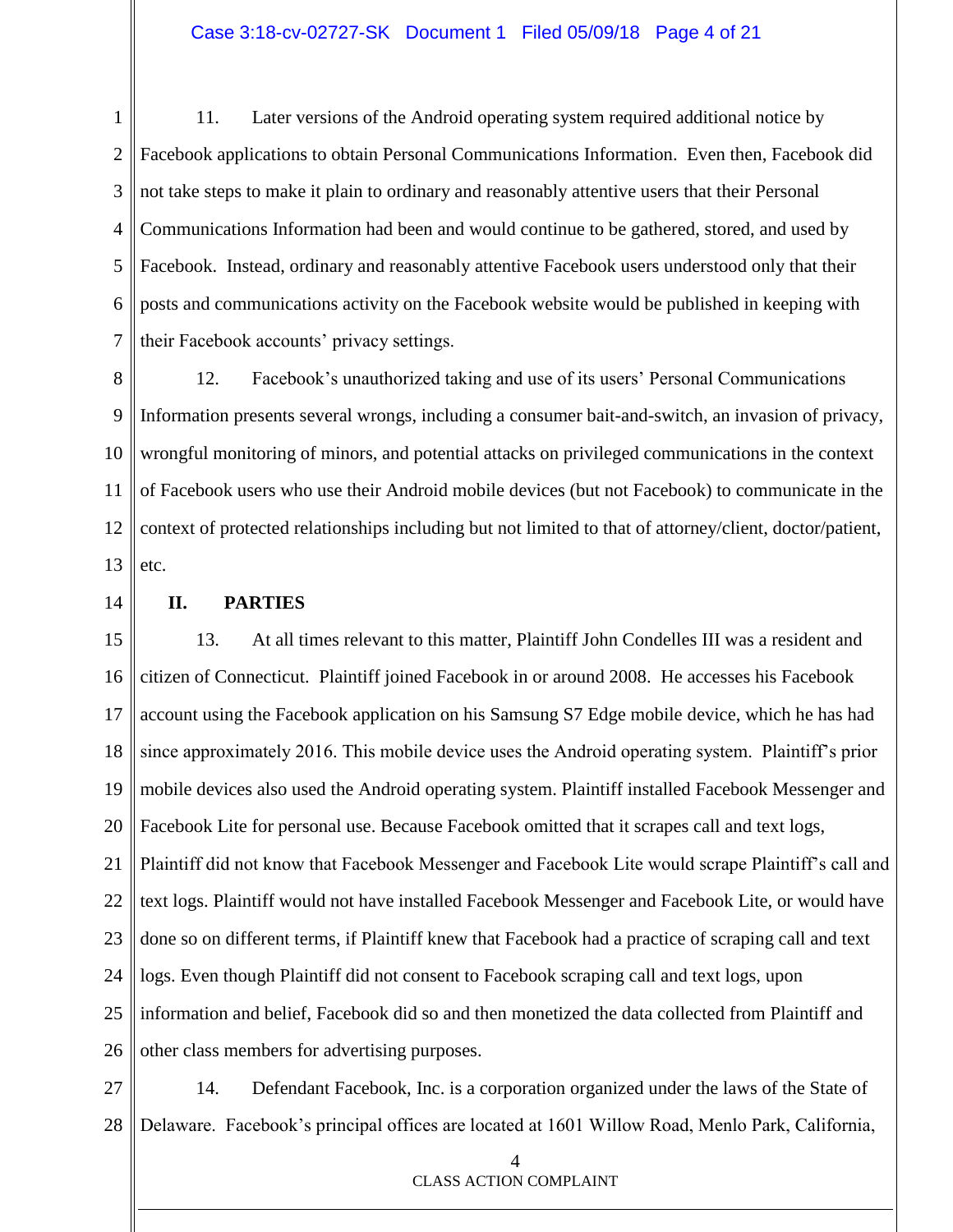## Case 3:18-cv-02727-SK Document 1 Filed 05/09/18 Page 5 of 21

1 2 94025. Its registered agent for service of summons is Corporation Service Company, 251 Little Falls Drive, Wilmington, Delaware, 19808.

3

7

## **III. JURISDICTION AND VENUE**

4 5 6 15. This Court has original jurisdiction pursuant to 28 U.S.C. § 1332(d)(2). The matter in controversy, exclusive of interest and costs, exceeds the sum or value of \$5,000,000, and Plaintiff and other members of the Class are citizens of different states from Defendant.

16. Venue is proper in this Court pursuant to Facebook's Terms of Service, which

#### 8 provides:

- 9 10 11 [A]ny claim, cause of action, or dispute . . . that arises out of or relates to these Terms or the Facebook Products ('claim') . . . will be resolved exclusively in the U.S. District Court for the Northern District of California . . . and that the laws of the State of California will govern these terms and any claim, without regard to conflict of law provisions.
- 12 13 Facebook Terms of Service, at https://www.facebook.com/legal/terms/update?ref=old\_policy (accessed April 25, 2018).
- 14

15 16 17 18 17. Venue is further proper in this Court pursuant to 28 U.S.C. § 1391 because many of the acts and transactions giving rise to this action occurred in this District and because Facebook is authorized to conduct business in this District; has intentionally availed itself of the laws and markets within this District; does substantial business in this District; and is subject to personal jurisdiction in this District.

19

## **IV. SUBSTANTIVE ALLEGATIONS**

20 21 22 23 24 25 26 27 28 18. On March 24, 2018, ArsTechnica.com, a respected online source for technology news, published an article detailing that Facebook "scraped call, text message data for years from Android phones." (https://arstechnica.com/information-technology/2018/03/facebook-scraped-calltext-message-data-for-years-from-android-phones/) As set forth in the article, Facebook's Androidbased application for accessing its services included functions that would collect the phone numbers to which a user's phone connected, whether via voice call or text. The Facebook phone application transmitted to Facebook's corporate servers information about each such communication on the subject phone, including but not necessarily limited to: the phone numbers and identities of the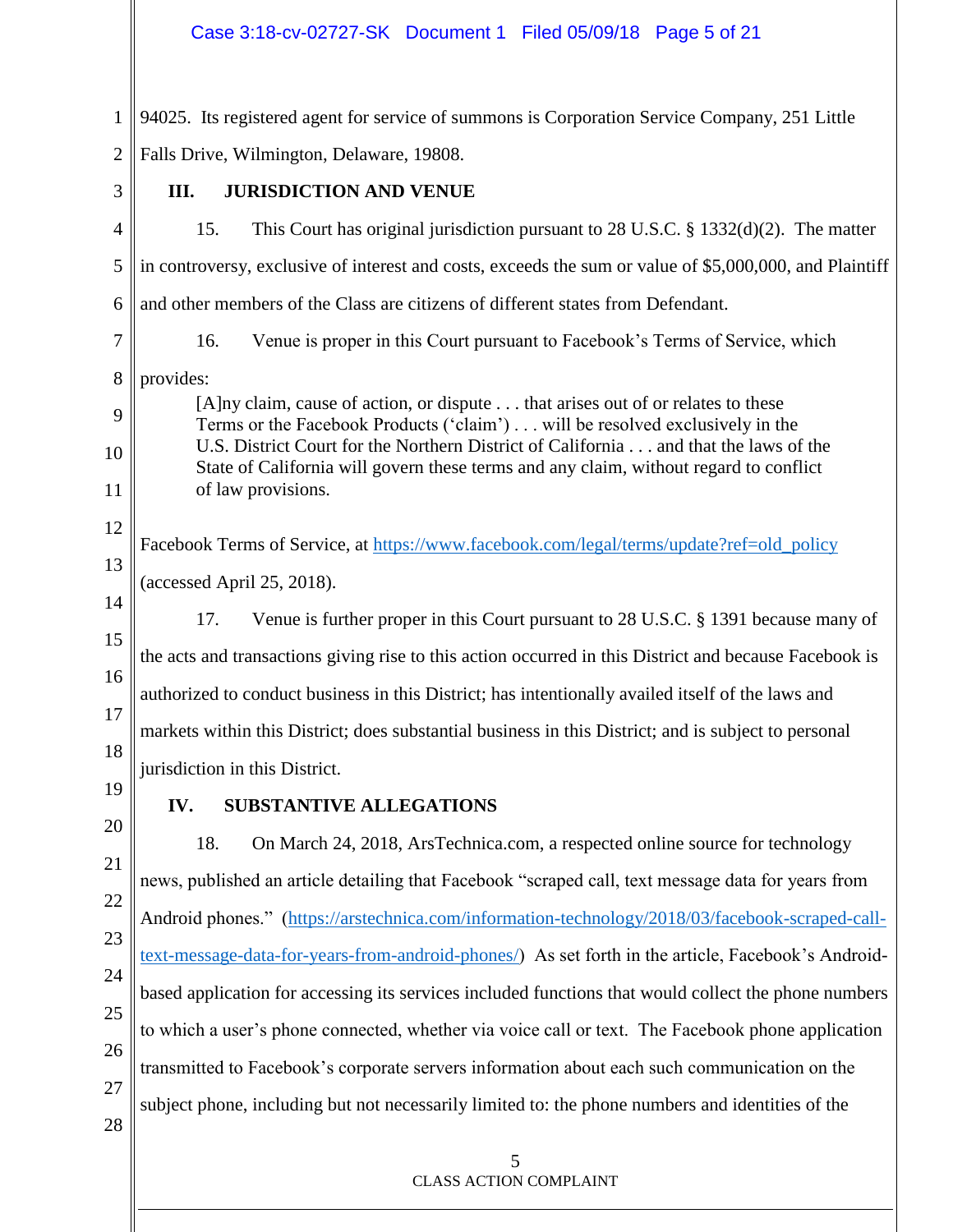#### Case 3:18-cv-02727-SK Document 1 Filed 05/09/18 Page 6 of 21

1 2 persons taking part in communications, the date and time of communications, and the length of communications.

3 4 5 6 7 8 9 19. Such data collection was set as part of the default installation of the Facebook application, such that users had to take affirmative action to opt out to prevent their phones from being subject to such monitoring and reporting. Coupled with this, Facebook also did not provide notice of such monitoring and reporting in a way that ordinary and reasonably attentive users would understand. This resulted in a vast number of Facebook users being duped into participating in a monitoring system that they would not have agreed to had they first been told in plain language what data was being collected, and what was being done with it.

10 11 12 13 14 15 20. By utilizing such data collection methods, Facebook has been able to amass a set of data matching people to their phone numbers, but also matching people to one another. By matching the phone numbers to other information, knowable by Facebook.com posts and other available information, Facebook can map relationships and, to a degree, the nature and type of relationships between affected Android users. Facebook then incorporates these data into the profiles it maintains for its users, which it then monetizes via advertising.

16 17 18 21. Ordinary and reasonably attentive Facebook users, including Plaintiffs and class members, were not given enough information to knowingly opt into such a data collection program, and would not have done so if they had first been informed of the system in ordinary language.

19 20 21 22 22. To the degree Facebook did disclose its system of gathering Personal Communications Information, it did so through deceptive and misleading language that did not put users on notice of what was actually being done by the company. For instance, Facebook explained in or about 2016 to 2017 that it collected data "to help friends find each other."

23

23. Millions of individuals use Facebook through their Android-based phones.

24 25 26 27 24. On many Android phones, Facebook is preinstalled as a default application and cannot be removed by individuals who purchased the phone, even if they would not otherwise choose to opt into Facebook's system of collecting and storing users' Personal Communications Information.

28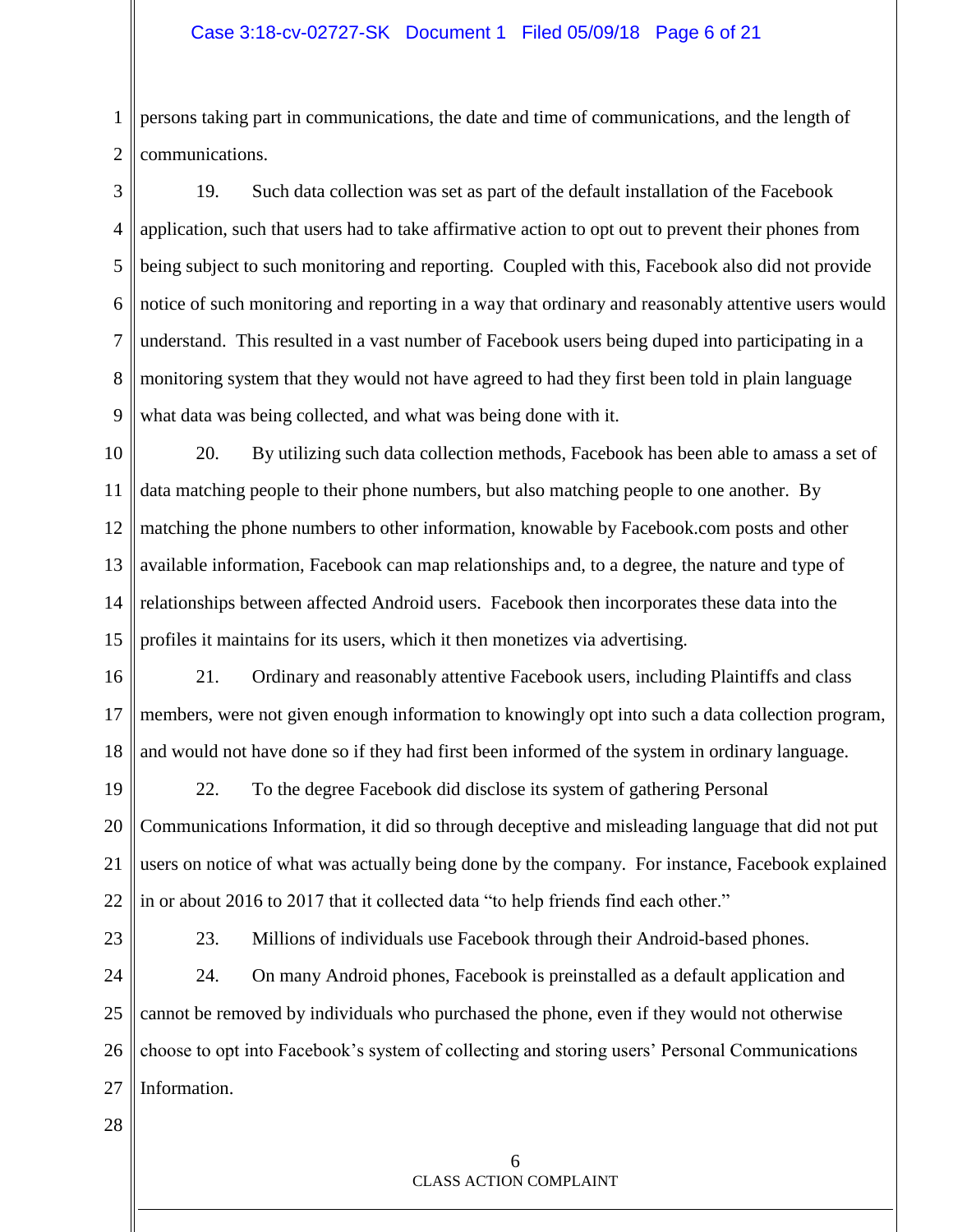| $\mathbf{1}$   | In 2011, Facebook entered into a consent decree with the U.S. Federal Trade<br>25.                                                                           |  |  |
|----------------|--------------------------------------------------------------------------------------------------------------------------------------------------------------|--|--|
| $\overline{c}$ | Commission ("FTC") in which the company agreed to obtain user consent for certain changes to                                                                 |  |  |
| 3              | privacy settings. The decree arose from federal allegations that the company deceived consumers                                                              |  |  |
| 4              | and forced them to share more personal information than they intended. Yet Facebook still                                                                    |  |  |
| 5              | continued in its policy of collecting Personal Communications Information as alleged herein,                                                                 |  |  |
| 6              | reflecting an ongoing intent to deceive and take advantage of Facebook users.                                                                                |  |  |
| $\overline{7}$ | Such conduct was in violation of Facebook's own Data Use Policy on its website,<br>26.                                                                       |  |  |
| 8              | which, until recently, provided in part:                                                                                                                     |  |  |
| 9              | Date of Last Revision: September 29, 2016                                                                                                                    |  |  |
| 10             | ***                                                                                                                                                          |  |  |
| 11             | I. What kinds of information do we collect?                                                                                                                  |  |  |
| 12             | Depending on which Services you use, we collect different kinds of information                                                                               |  |  |
| 13             | from or about you.                                                                                                                                           |  |  |
| 14             | Things you do and information you provide. We collect the content and<br>other information you provide when you use our Services, including when             |  |  |
| 15             | you sign up for an account, create or share, and message or communicate<br>with others. This can include information in or about the content you             |  |  |
| 16             | provide, such as the location of a photo or the date a file was created. We<br>also collect information about how you use our Services, such as the types of |  |  |
| 17             | content you view or engage with or the frequency and duration of your<br>activities.                                                                         |  |  |
| 18<br>19       | Things others do and information they provide. We also collect content<br>$\bullet$<br>and information that other people provide when they use our Services, |  |  |
| 20             | including information about you, such as when they share a photo of you,<br>send a message to you, or upload, sync or import your contact information.       |  |  |
| 21             | Your networks and connections. We collect information about the people<br>and groups you are connected to and how you interact with them, such as the        |  |  |
| 22             | people you communicate with the most or the groups you like to share with.<br>We also collect contact information you provide if you upload, sync or import  |  |  |
| 23             | this information (such as an address book) from a device.<br>***                                                                                             |  |  |
| 24             | <b>Device information.</b> We collect information from or about the computers,                                                                               |  |  |
| 25             | phones, or other devices where you install or access our Services, depending<br>on the permissions you've granted. We may associate the information we       |  |  |
| 26             | collect from your different devices, which helps us provide consistent<br>Services across your devices. Here are some examples of the information we         |  |  |
| 27             | collect:                                                                                                                                                     |  |  |
| 28             |                                                                                                                                                              |  |  |
|                | 7                                                                                                                                                            |  |  |
|                | <b>CLASS ACTION COMPLAINT</b>                                                                                                                                |  |  |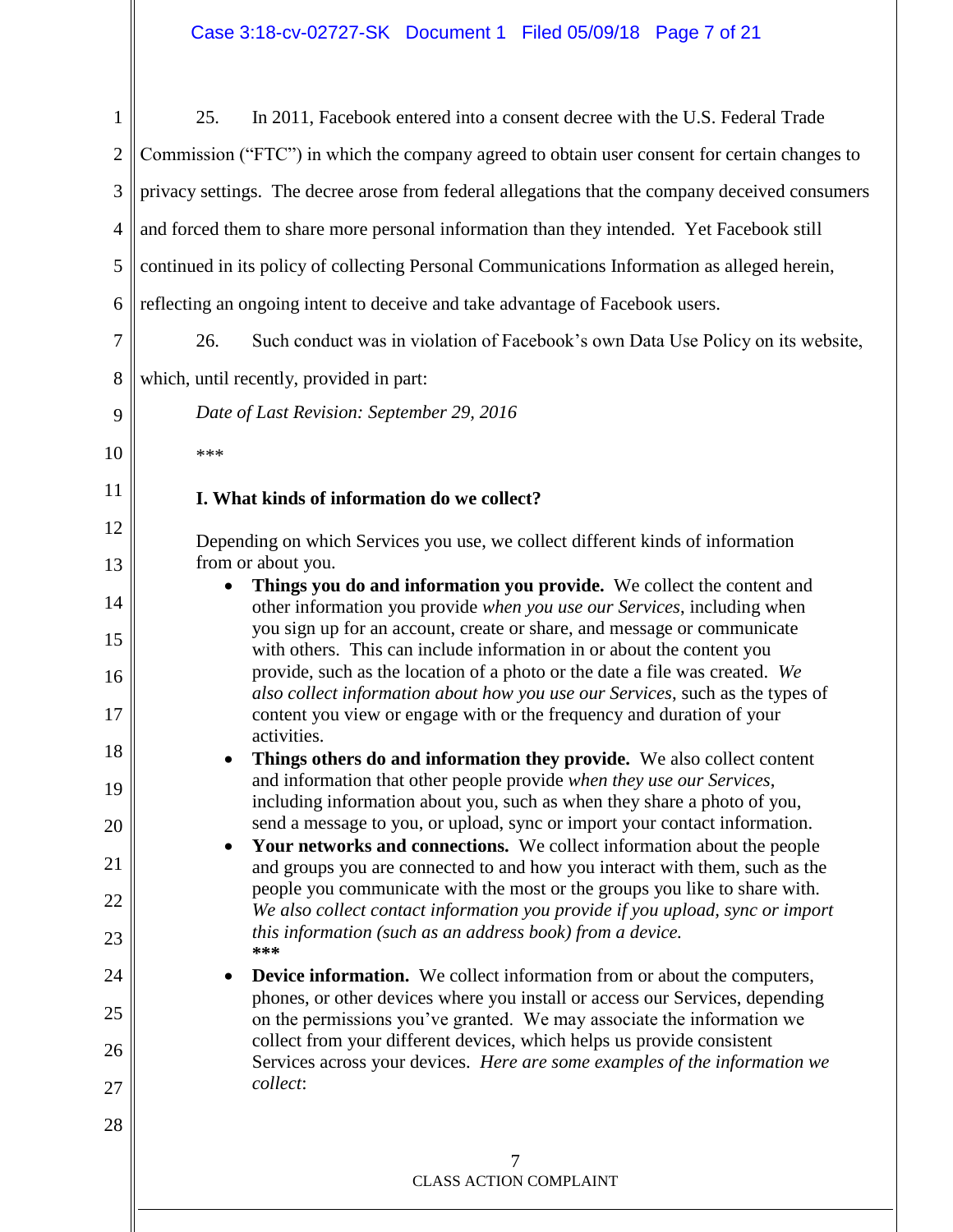|                                    | Case 3:18-cv-02727-SK Document 1 Filed 05/09/18 Page 8 of 21                                                                                                                                                                                                                                                                                                                                                                                                                            |  |  |
|------------------------------------|-----------------------------------------------------------------------------------------------------------------------------------------------------------------------------------------------------------------------------------------------------------------------------------------------------------------------------------------------------------------------------------------------------------------------------------------------------------------------------------------|--|--|
| 1<br>$\overline{2}$<br>3<br>4<br>5 | Attributes such as the operating system, hardware version, device<br>$\circ$<br>settings, file and software names and types, battery signal and<br>strength, and device identifiers.<br>Device locations, including specific geographic locations, such as<br>$\circ$<br>through GPS, Bluetooth, or WiFi signals.<br>Connection information such as the name of your mobile operator or<br>$\circ$<br>ISP, browser type, language and time zone, mobile phone number and<br>IP address. |  |  |
| 6                                  | https://web.archive.org/web/20180102034534/www.facebook.com/full_data_use_policy                                                                                                                                                                                                                                                                                                                                                                                                        |  |  |
| 7                                  | (accessed April 24, 2018) (emphases in italics added).                                                                                                                                                                                                                                                                                                                                                                                                                                  |  |  |
| 8                                  | 27.<br>Facebook's Data Use Policy from before April 2018 was misleading because it                                                                                                                                                                                                                                                                                                                                                                                                      |  |  |
| 9                                  | disclosed only that it was collecting contact information from Android users' address books. It did                                                                                                                                                                                                                                                                                                                                                                                     |  |  |
| 10                                 | not disclose that it was collecting call and text logs, even though it was doing so.                                                                                                                                                                                                                                                                                                                                                                                                    |  |  |
| 11                                 | 28.<br>Facebook's Data Use Policy from before April 2018 was also misleading because it                                                                                                                                                                                                                                                                                                                                                                                                 |  |  |
| 12                                 | stated that it could collect contact information from an address book "if you upload, sync, or import                                                                                                                                                                                                                                                                                                                                                                                   |  |  |
| 13                                 | it." It did not explain that opting in was the default setting, nor did it link to any instructions on                                                                                                                                                                                                                                                                                                                                                                                  |  |  |
| 14                                 | how to disable it.                                                                                                                                                                                                                                                                                                                                                                                                                                                                      |  |  |
| 15                                 | 29.<br>Facebook recently updated its Data Use Policy effective April 19, 2018—shortly                                                                                                                                                                                                                                                                                                                                                                                                   |  |  |
| 16                                 | after news of its data "scraping" activities was made public—to admit that it engaged in "scraping"                                                                                                                                                                                                                                                                                                                                                                                     |  |  |
| 17                                 | Personal Communications Information such as text data and call logs from Android mobile devices:                                                                                                                                                                                                                                                                                                                                                                                        |  |  |
| 18                                 | What kinds of information do we collect?                                                                                                                                                                                                                                                                                                                                                                                                                                                |  |  |
| 19                                 | To provide the Facebook Products, we must process information about you. The                                                                                                                                                                                                                                                                                                                                                                                                            |  |  |
| 20                                 | types of information we collect depend on how you use our products                                                                                                                                                                                                                                                                                                                                                                                                                      |  |  |
| 21                                 | Things you and others do and provide.<br>Information and content you provide. We collect the content,<br>$\bullet$                                                                                                                                                                                                                                                                                                                                                                      |  |  |
| 22                                 | communications and other information you provide when you use our<br><i>Products</i> , including when you sign up for an account, create or share content,                                                                                                                                                                                                                                                                                                                              |  |  |
| 23                                 | and message or communicate with others. This can include information in or                                                                                                                                                                                                                                                                                                                                                                                                              |  |  |
| 24                                 | about the content you provide (like metadata), such as the location of a photo<br>or the date a file was created                                                                                                                                                                                                                                                                                                                                                                        |  |  |
| 25                                 | ***<br>Networks and connections. We collect information about the people, Pages,                                                                                                                                                                                                                                                                                                                                                                                                        |  |  |
| 26                                 | accounts, hashtags and groups you are connected to and how you interact<br>with them across our Products, such as people you communicate with the                                                                                                                                                                                                                                                                                                                                       |  |  |
| 27                                 | most or groups you are part of. We also collect contact information if you                                                                                                                                                                                                                                                                                                                                                                                                              |  |  |
| 28                                 |                                                                                                                                                                                                                                                                                                                                                                                                                                                                                         |  |  |
|                                    | 8<br><b>CLASS ACTION COMPLAINT</b>                                                                                                                                                                                                                                                                                                                                                                                                                                                      |  |  |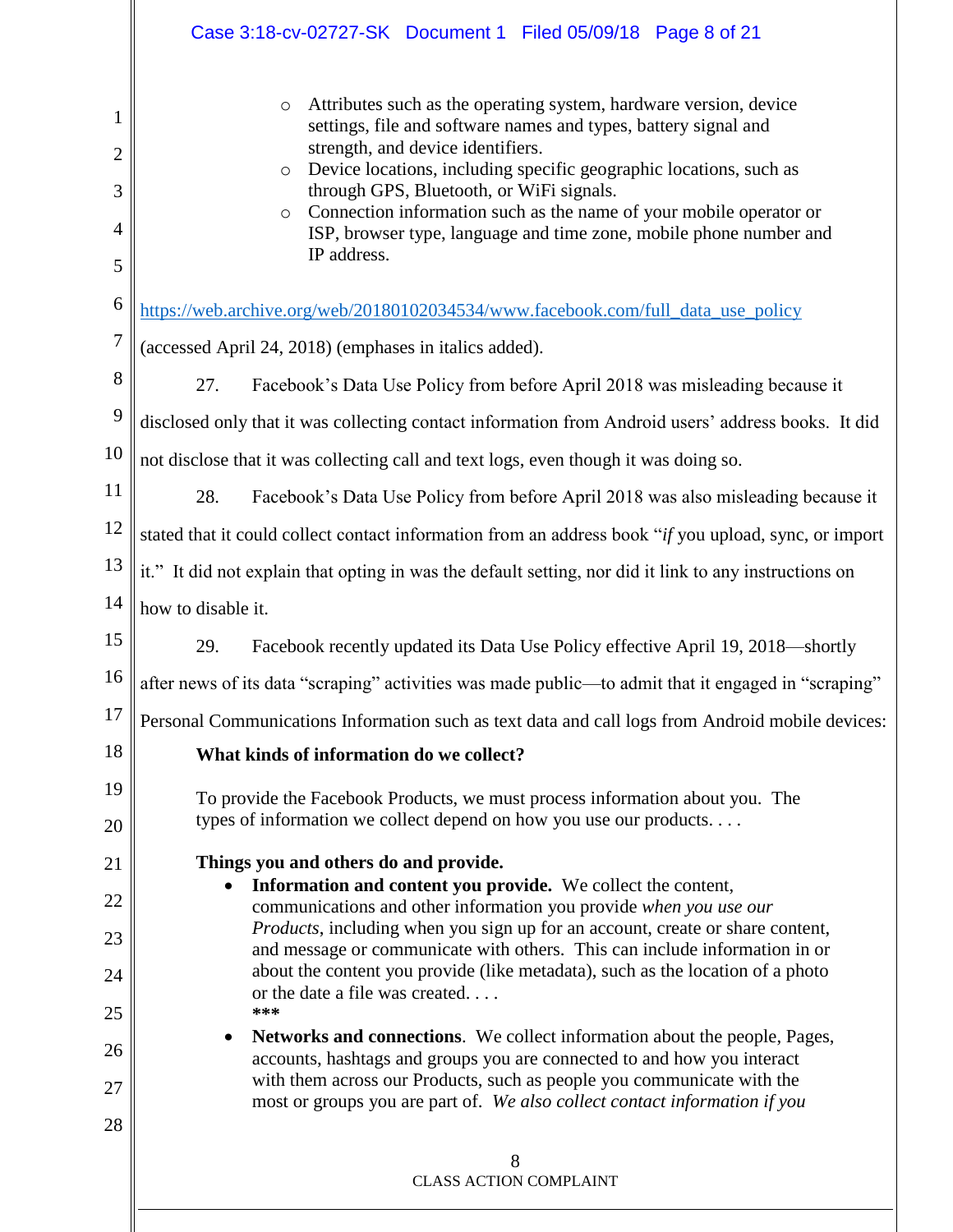*choose to upload, sync or important from a device (such as an address book or call log or SMS log history)* . . . . \*\*\*

1

2

3

4

5

6

7

8

9

10

11

12

13

14

15

16

17

18

19

20

21

22

As described below, we collect information from and about the computers, phones, connected TVs and other web-connected devices you use that integrate with our Products, and we combine this information across different devices you use. For example, we use *information collected about your use of our Products on your phone* to better personalize the content (including ads) or features you see *when you use our Products* on another device, such as your laptop or table, or to measure whether you took an action in response to an ad we showed you on your phone on a different device.

*Information we obtain from these devices includes*:

- **Device attributes:** information such as the operating system, hardware and software versions, battery level, signal strength, available storage space, browser type, app and file names and types, and plugins.
- **Device operations:** information about operations and behaviors performed on the device, such as whether a window is foregrounded or backgrounded, or mouse movements (which can help distinguish humans from bots).
- **Identifiers:** unique identifiers, device IDs, and other identifiers, such as from games, apps or accounts you use, and Family Device IDs (or other identifiers unique to Facebook Company Products associated with the same device or account).
	- **Device signals:** Bluetooth signals, and information about nearby Wi-Fi access points, beacons, and cell towers.
	- **Data from device settings:** information you allow us to receive through device settings you turn on, such as access to your GPS location, camera or photos.
- **Network and connections:** information such as the name of your mobile operator or ISP, language, time zone, mobile phone number, IP address, connection speed and, in some cases, information about other devices that are nearby or on your network, so we can do things like help you stream a video from your phone to your TV.
	- **Cookie data:** data from cookies stored on your device, including cookie IDs and settings.

```
23
https://www.facebook.com/about/privacy/update (accessed April 24, 2018) (emphases in 
italics added).
```
24 25

30. It was only after the ArsTechnica article revealed these "scraping" practices that

26 Facebook disclosed in their updated April 19, 2018 Data Use Policy that they could and did collect

information from users' call logs and text logs.

27 28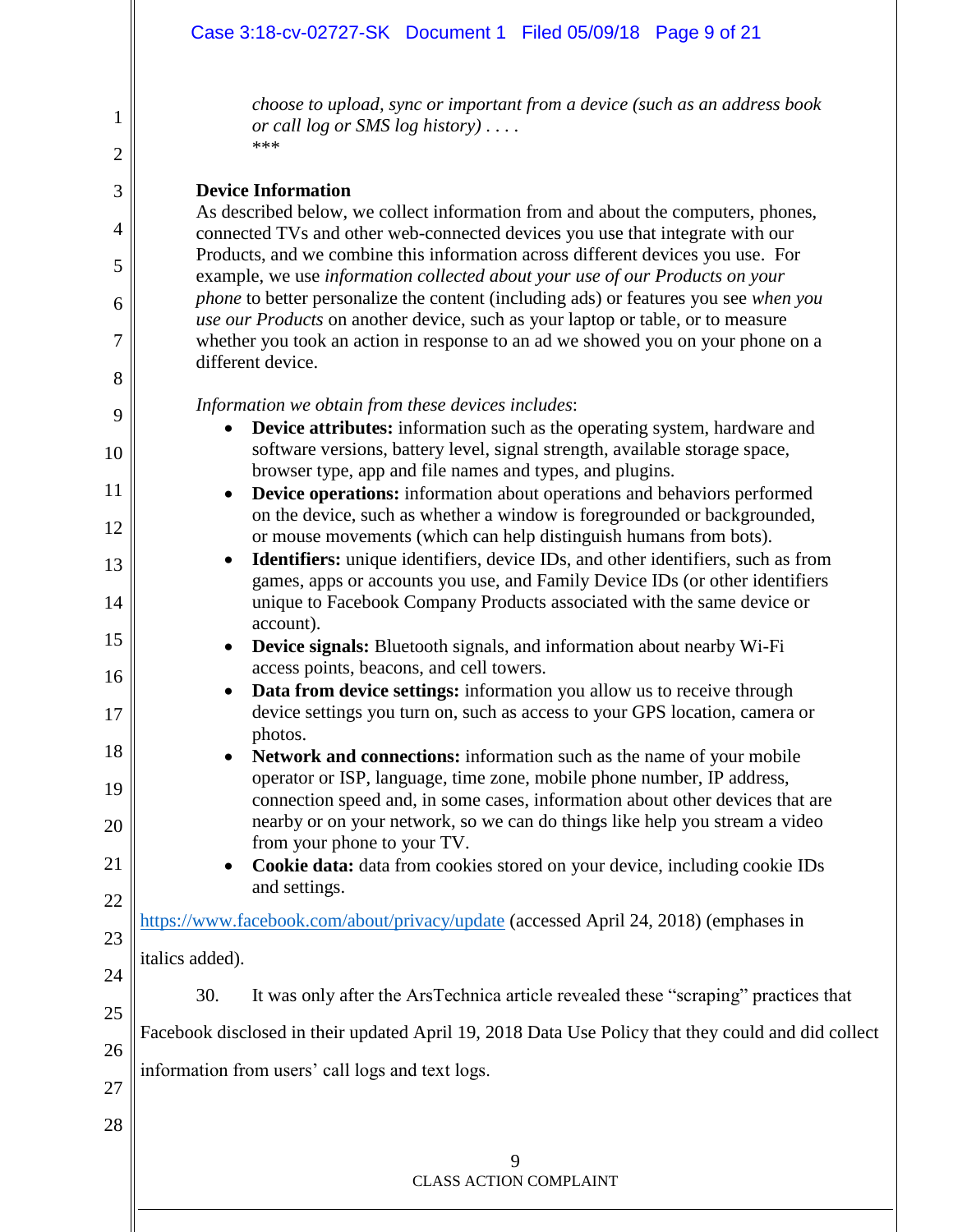1 2 3 4 31. Facebook's updated April 19, 2018 Data Use Policy continues to be misleading because the instructions for disabling or opting out of the collection of Personal Communications Information are confusing, buried in several hyperlinks from the Data Use Policy, and contain multiple steps.

5 6 7 8 9 32. For example, the statement from the updated April 19, 2018 Data Use Policy, "We also collect contact information if you chose to upload, sync or import it from a device (such as an address book or call log or SMS log history) [hyperlink]" contains a hyperlink to a page containing instructions on how to upload one's contacts to Facebook from a mobile device. *See*  http://www.facebook.com/about/privacy/update (accessed May 3, 2018).

10 11 33. The page with instructions on uploading contacts contains yet another hyperlink: "Learn how to turn off contact uploading." *See*

12 https://www.facebook.com/help/561688620598358?ref=dp (accessed May 3, 2018).

13 14 15 16 17 34. Finally, at the bottom of page with instructions on managing or turning off contact uploading, it states "Turning off contact uploading in the Facebook app doesn't automatically turn off contact uploading or call and SMS (text messaging uploading in the Messenger app. Learn how to manage contact uploading on Messenger. [Hyperlink]. That link is broken; clicking on it brings up the message "Page could not be found." *See*

18 19 https://www.facebook.com/help/www/355489824655936?helpref=faq\_content (accessed May 3, 2018).

20 21 22 35. Facebook's updated Data Use Policy provisions on contact, call log, and text log uploading, with its multiple steps, multiple pages, and broken hyperlinks, continues to be misleading and deceptive to Android users.

23 24 25 26 36. Plaintiff and Class members relied on the statements in Facebook's Data Use Policy about what information Facebook would collect and use. In so doing, Plaintiff and Class members used their Android mobile devices without knowing that Facebook was "scraping" their Personal Communications Information.

27 28 37. The policy of collecting and using Personal Communications Information as alleged herein has violated the privacy of millions of people in every state.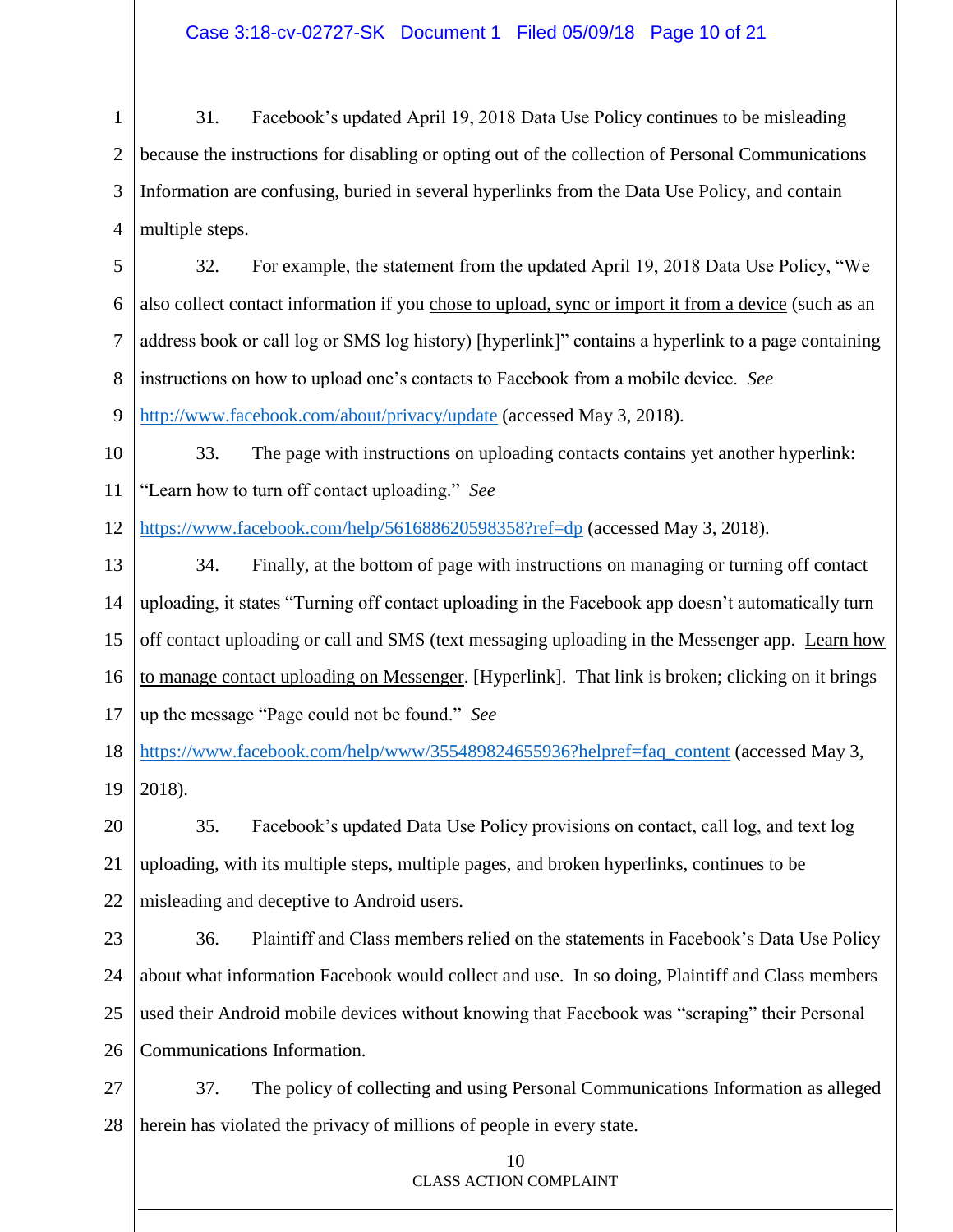| $\mathbf{1}$   | The Terms of Service agreement between Facebook and its users specifies that "the<br>38.                               |  |  |
|----------------|------------------------------------------------------------------------------------------------------------------------|--|--|
| $\overline{2}$ | laws of the State of California will govern these Terms and any claim, without regard to conflict of                   |  |  |
| 3              | law provisions." Facebook Terms of Service, at                                                                         |  |  |
| $\overline{4}$ | www.facebook.com/legal/terms/update?ref=old_policy (accessed April 25, 2018). For that reason,                         |  |  |
| 5              | the California Unfair Competition Law (Cal. Bus. & Prof. Code § 17200 et seq.) and the California                      |  |  |
| 6              | Consumer Legal Remedies Act (Cal. Civil Code § 1750 et seq.) apply to all class members.                               |  |  |
| $\overline{7}$ | <b>CLASS ALLEGATIONS</b><br>V.                                                                                         |  |  |
| 8              | 39.<br>Plaintiff brings this action on behalf of herself and all others similarly situated as                          |  |  |
| 9              | Class Members pursuant to Rules 23(a) and (b) of the Federal Rules of Civil Procedure.                                 |  |  |
| 10             | 40.<br>Plaintiff seeks to represent a class defined as follows:                                                        |  |  |
| 11             | All persons in the United States who accessed their personal                                                           |  |  |
| 12             | Facebook accounts using the Facebook application on mobile<br>phones they owned that used the Android operating system |  |  |
| 13             | between April 2015 and April 2018, excluding Defendant, its                                                            |  |  |
| 14             | officers, directors, and employees.                                                                                    |  |  |
| 15             | 41.<br>Plaintiff is a member of the Class he seeks to represent, as he accessed his personal                           |  |  |
| 16             | Facebook account via the Facebook application on his Samsung S7 Edge mobile device, which uses                         |  |  |
| 17             | the Android operating system.                                                                                          |  |  |
| 18             | 42.<br>Plaintiff does not know the exact number of Class members because such                                          |  |  |
| 19             | la information is in exclusive control of Facebook. While the precise number of Class members and                      |  |  |
| 20             | their identities are currently unknown to Plaintiff, they are known to Facebook and will be                            |  |  |
| 21             | determined through discovery. Plaintiff believes that, due to the nature of the trade and commerce                     |  |  |
| 22             | involved, there are likely millions of Class members. Plaintiff believes that the members of the                       |  |  |
| 23             | Class are so numerous that their individual joinder herein is impracticable.                                           |  |  |
| 24             | 43.<br>This action involves common questions of law or fact, which predominate over any                                |  |  |
| 25             | questions affecting individual Class members, including:                                                               |  |  |
| 26             | Whether Facebook gave Plaintiff and Class members effective notice of its program<br>a.                                |  |  |
| 27             | to collect their Personal Communications Information;                                                                  |  |  |
| 28             |                                                                                                                        |  |  |
|                | 11<br><b>CLASS ACTION COMPLAINT</b>                                                                                    |  |  |
|                |                                                                                                                        |  |  |

∥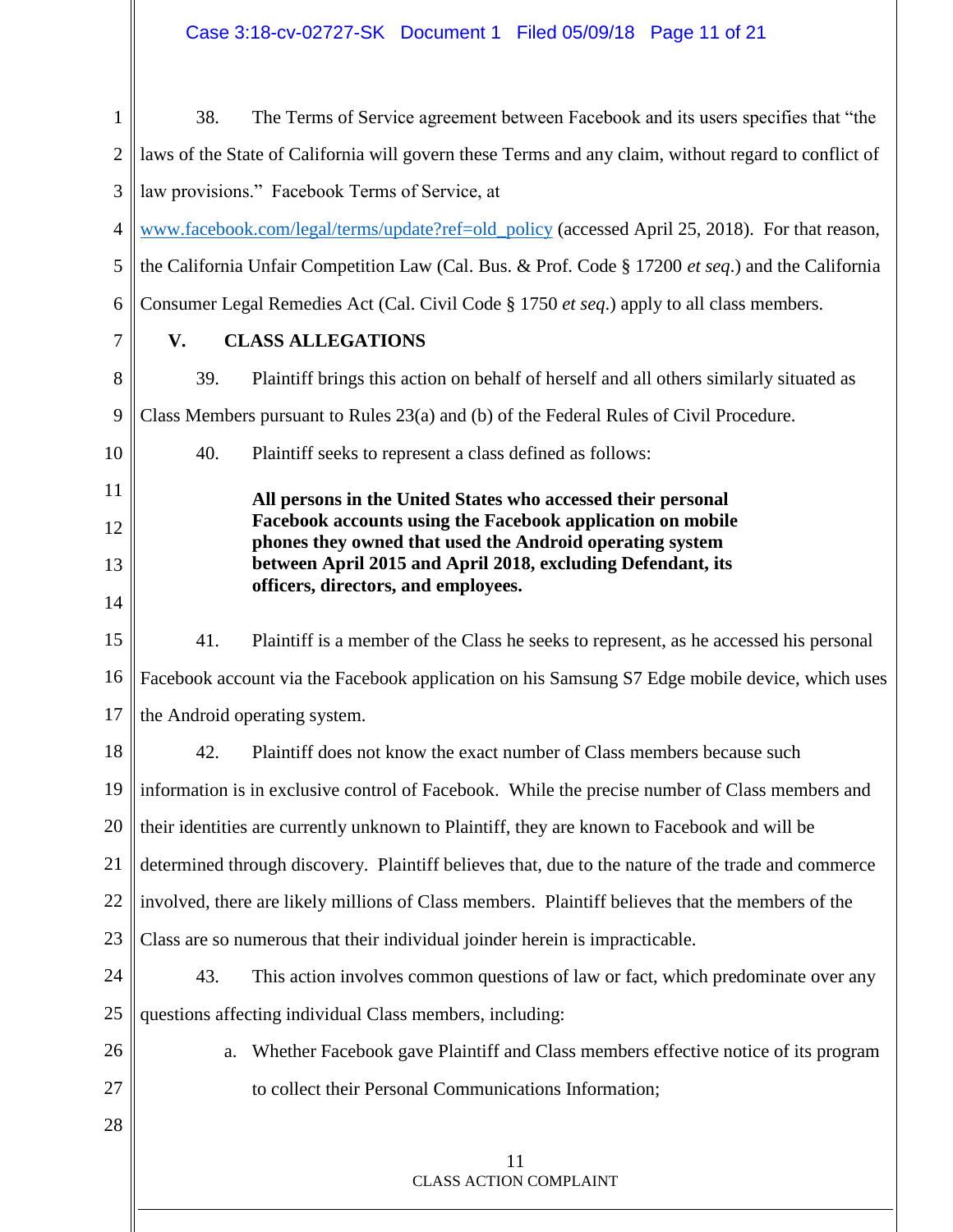# Case 3:18-cv-02727-SK Document 1 Filed 05/09/18 Page 12 of 21

| 1  | b.             | Whether Facebook obtained consent from Plaintiff and Class members to collect                      |
|----|----------------|----------------------------------------------------------------------------------------------------|
| 2  |                | their Personal Communications Information;                                                         |
| 3  | c.             | Whether Facebook improperly collected Plaintiff's and Class members' Personal                      |
| 4  |                | Communications Information;                                                                        |
| 5  | $d_{\cdot}$    | Whether Facebook owes any duty to Plaintiff and Class members with respect to                      |
| 6  |                | maintaining, securing, or deleting their Personal Communications Information;                      |
| 7  | e.             | To what degree Facebook has the right to use Personal Communications Information                   |
| 8  |                | pertaining to Plaintiff and Class members;                                                         |
| 9  | f.             | Whether Facebook owed a legal duty to Plaintiff and the Class to exercise due care                 |
| 10 |                | in collecting, storing, safeguarding, and/or obtaining their Personal Communications               |
| 11 |                | Information;                                                                                       |
| 12 | g.             | Whether Facebook breached a legal duty to Plaintiff and the Class to exercise due                  |
| 13 |                | care in collecting, storing, safeguarding, and/or obtaining their Personal                         |
| 14 |                | Communications Information;                                                                        |
| 15 | h.             | Whether Facebook's conduct was an unlawful, unfair, and/or fraudulent business                     |
| 16 |                | practice under Cal. Bus. & Prof. Code § 17200 et seq.;                                             |
| 17 | i.             | Whether Facebook's conduct violated $\S$ 5 of the Federal Trade Commission Act, 15                 |
| 18 |                | U.S.C. $§ 45$ et seq.;                                                                             |
| 19 |                | Whether Facebook's conduct violated Cal. Civ. Code § 1750 et seq.;                                 |
| 20 | k.             | Whether Facebook's conduct violated the Electronic Communications Privacy Act,                     |
| 21 |                | 18 U.S.C. § 2510 et seq.,                                                                          |
| 22 | $\mathbf{l}$ . | Whether Plaintiff and the Class are entitled to equitable relief, including but not                |
| 23 |                | limited to injunctive relief and restitution/disgorgement; and                                     |
| 24 |                | m. Whether Plaintiff and the other Class members are entitled to actual, statutory, or             |
| 25 |                | other forms of damages, and other monetary relief.                                                 |
| 26 | 44.            | Facebook engaged in a course of conduct giving rise to the legal rights sought to be               |
| 27 |                | enforced by Plaintiff individually and on behalf of the members of the Class. Similar or identical |
| 28 |                | statutory and common law violations, business practices, and injuries are involved. Individual     |
|    |                | 12<br><b>CLASS ACTION COMPLAINT</b>                                                                |
|    |                |                                                                                                    |
|    |                |                                                                                                    |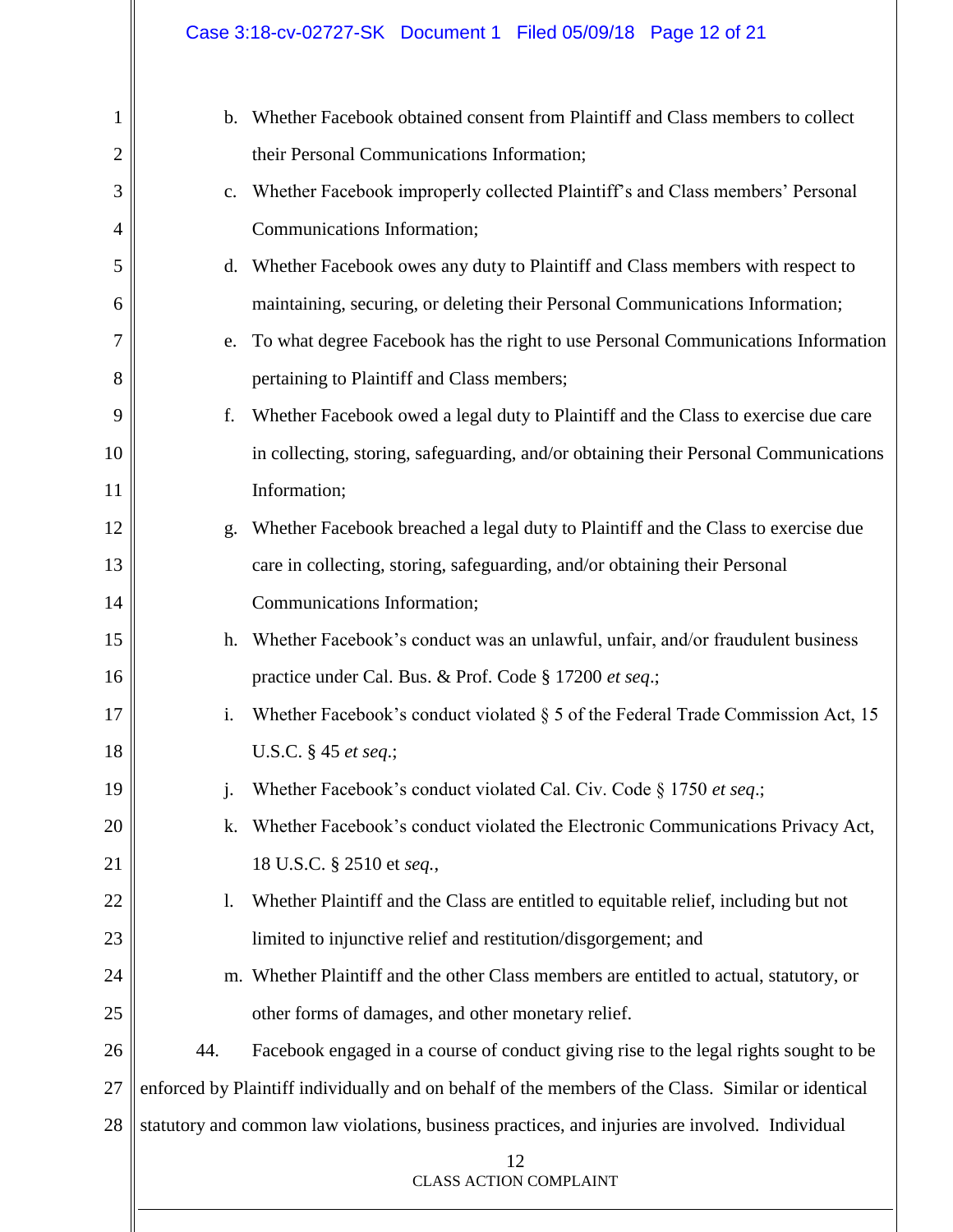#### Case 3:18-cv-02727-SK Document 1 Filed 05/09/18 Page 13 of 21

1 2 questions, if any, pale in comparison in both quantity and quality to the numerous common questions that dominate this action.

3 4 5 6 7 8 45. Plaintiff's claims are typical of the claims of other members of the Class because, among other things, Plaintiff and other Class members were injured through the substantially uniform misconduct of Defendant. Plaintiff is advancing the same claims and legal theories on behalf of herself and all other Class members, and there are no defenses that are unique to Plaintiff. The claims of Plaintiff and those of other Class members arise from the same operative facts and are based on the same legal theories.

9 10 11 12 13 46. Plaintiff will fairly and adequately represent the interests of the Class because he is a member of the proposed Class and has no conflict with any of the other Class members he seeks to represent. Plaintiff is represented by competent counsel experienced in consumer protection class actions and other complex litigation who intend to prosecute this action vigorously for the benefit of the proposed Class.

14 15 16 17 18 19 20 21 22 23 24 47. A class action is superior to any other available means for the fair and efficient adjudication of this controversy, and no unusual difficulties are likely to be encountered in the management of this matter as a class action. The damages, harm, or other financial detriment suffered individually by Plaintiff and the other members of the Class are relatively small compared to the burden and expense that would be required to litigate their claims on an individual basis against Facebook, making it impracticable for Class members to individually seek redress for Facebook's wrongful conduct. Even if Class members could afford individual litigation, the court system could not. Individualized litigation would create a potential for inconsistent or contradictory judgments and increase the delay and expense to all parties and the court system. By contrast, the class action device presents far fewer management difficulties and provides the benefits of single adjudication, economies of scale, and comprehensive supervision by a single court.

25 26 27 28 48. Further, Facebook has acted or refused to act on grounds generally applicable to the Class, and accordingly, final injunctive or corresponding declaratory relief with regard to the members of the Class as a whole is appropriate under Rule 23(b)(2) of the Federal Rules of Civil Procedure.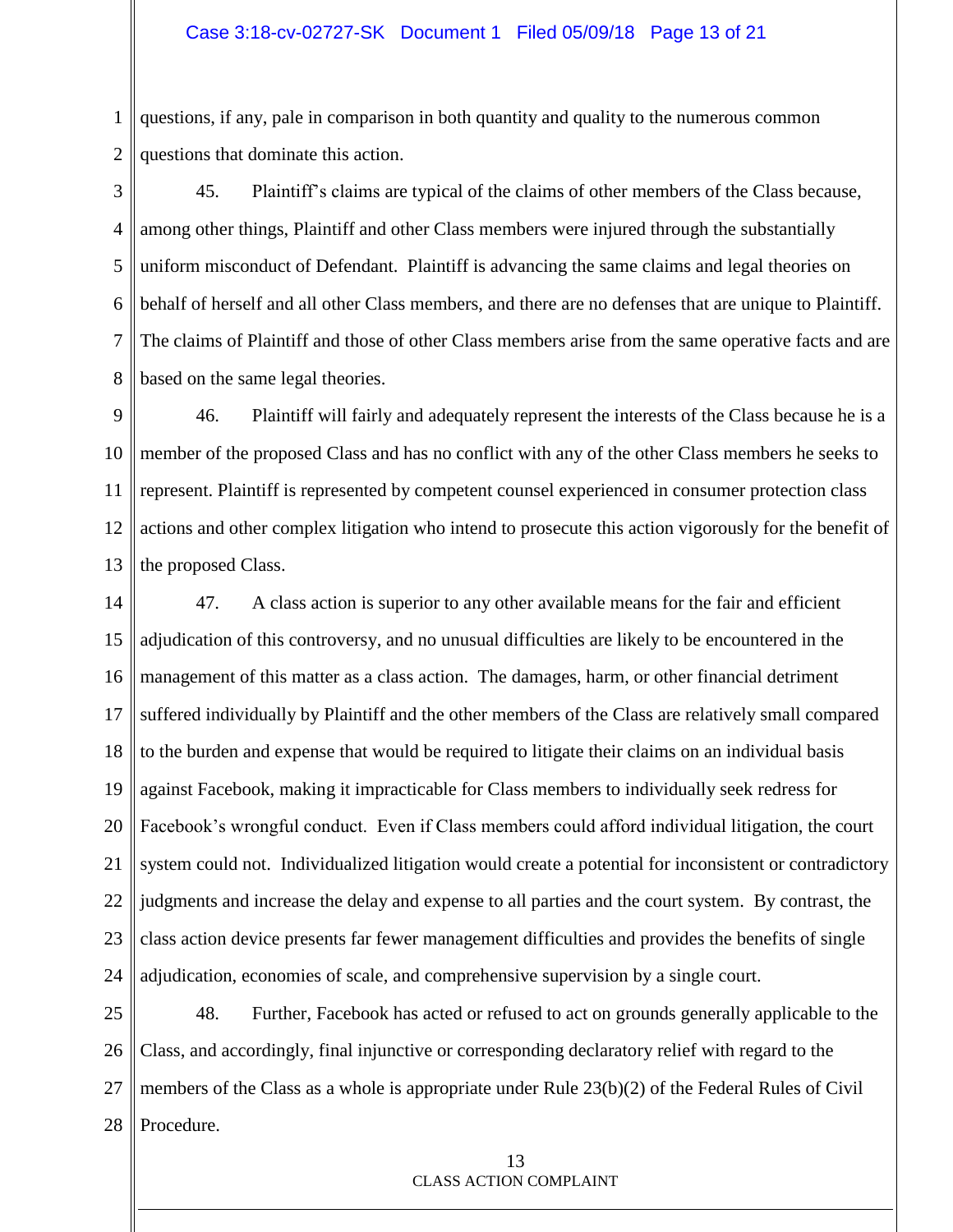∥

| $\mathbf{1}$   | VI.<br><b>CLAIMS</b>                                                                                       |  |  |
|----------------|------------------------------------------------------------------------------------------------------------|--|--|
| $\overline{2}$ | <b>First Claim for Relief</b>                                                                              |  |  |
| 3              | Violation of California's Unfair Competition Law ("UCL") - Unlawful Business Practice                      |  |  |
| $\overline{4}$ | (Cal. Bus. & Prof. Code § 17200 et seq.)                                                                   |  |  |
| 5              | 49.<br>Plaintiff incorporates by reference the allegations above as though fully stated                    |  |  |
| 6              | herein.                                                                                                    |  |  |
| 7              | 50.<br>Plaintiff is a "person" within the meaning of the UCL.                                              |  |  |
| 8              | Plaintiff, an out-of-state resident, may bring an action under the UCL because he was<br>51.               |  |  |
| 9              | injured by acts occurring in California.                                                                   |  |  |
| 10             | 52.<br>By reason of the conduct alleged herein, Facebook engaged in "unlawful business"                    |  |  |
| 11             | practices" within meaning of the UCL.                                                                      |  |  |
| 12             | 53.<br>Facebook improperly collected and stored Plaintiff's and Class members' Personal                    |  |  |
| 13             | Communications Information for its own use without authorization or in excess of any authorization         |  |  |
| 14             | it might have obtained.                                                                                    |  |  |
| 15             | 54.<br>Facebook did not disclose to users of Android mobile devices the material fact that                 |  |  |
| 16             | the Personal Communications Information generated when they were not using the Facebook app                |  |  |
| 17             | would nevertheless be collected and stored on Facebook's servers for Facebook's use.                       |  |  |
| 18             | Facebook mispresented in its Data Use Policies what data it could and did access,<br>55.                   |  |  |
| 19             | collect, store, and use.                                                                                   |  |  |
| 20             | 56.<br>In using their Android mobile devices containing the Facebook app, Plaintiff and                    |  |  |
| 21             | Class members relied on Facebook's misrepresentations about data collection in its Data Use                |  |  |
| 22             | Policies.                                                                                                  |  |  |
| 23             | 57.<br>Facebook's acts, omissions, and misrepresentations as alleged herein were unlawful                  |  |  |
| 24             | and in violation of, <i>inter alia</i> , the California Legal Remedies Act, Cal. Civ. Code § 1750 et seq.; |  |  |
| 25             | Cal. Bus. & Prof. Code § 22576 (as a result of Facebook failing to comply with its own posted              |  |  |
| 26             | policies); the Federal Trade Commission Act, 15 U.S.C. § 45(a); and the Electronic                         |  |  |
| 27             | Communications Protection Act, 18 U.S.C. § 2510 et seq. and thus constitute unlawful business              |  |  |
| 28             | practices under the UCL.                                                                                   |  |  |

#### 14 CLASS ACTION COMPLAINT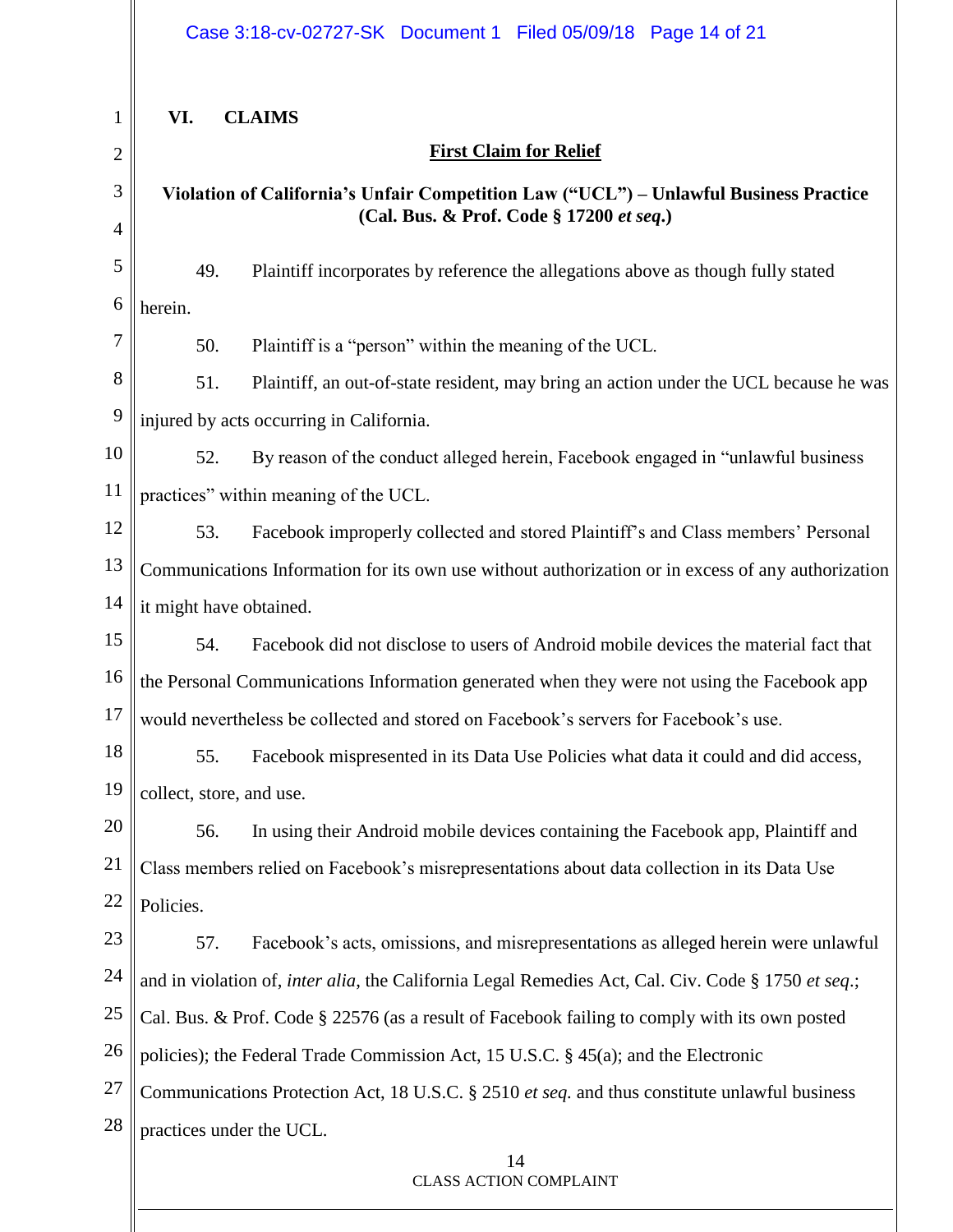# Case 3:18-cv-02727-SK Document 1 Filed 05/09/18 Page 15 of 21

| 1              | Plaintiff and Class members suffered injury-in-fact and lost money or property as the<br>58.       |  |
|----------------|----------------------------------------------------------------------------------------------------|--|
| $\overline{c}$ | result of Facebook's unlawful business practices because: (a) Plaintiff and Class members suffered |  |
| 3              | an invasion of privacy as a result of Facebook collecting their Personal Communications            |  |
| 4              | Information; and (b) Plaintiff and Class members were deprived of any income that Facebook         |  |
| 5              | generated through its unauthorized use or sale of their Personal Communications Information.       |  |
| 6              | As a result of Facebook's unlawful business practices, Plaintiff and the Class are<br>59.          |  |
| 7              | entitled to restitution, disgorgement of wrongfully obtained profits, and injunctive relief.       |  |
| 8              | <b>Second Claim for Relief</b>                                                                     |  |
| 9              | Violation of California's Unfair Competition Law ("UCL") - Unfair Business Practice                |  |
| 10             | (Cal. Bus. & Prof. Code § 17200 et seq.)                                                           |  |
| 11             | 60.<br>Plaintiff incorporates the allegations above as if fully set forth herein.                  |  |
| 12             | Plaintiff is a "person" within the meaning of the UCL.<br>61.                                      |  |
| 13             | 62.<br>Plaintiff, an out-of-state resident, may bring an action under the UCL because he was       |  |
| 14             | injured by acts occurring in California.                                                           |  |
| 15             | 63.<br>By reason of the conduct alleged herein and its tendency to deceive users into              |  |
| 16             | believing their Personal Communications Information was not being accessed and used, Facebook      |  |
| 17             | engaged in "unfair business practices" within the meaning of the UCL.                              |  |
| 18             | 64.<br>Facebook improperly collected and stored Plaintiff's and Class members' Personal            |  |
| 19             | Communications Information for its own use without authorization or in excess of any authorization |  |
| 20             | it might have obtained, while simultaneously representing that this Personal Communications        |  |
| 21             | Information would remain private.                                                                  |  |
| 22             | 65.<br>Facebook did not disclose to users of Android mobile devices the material fact that         |  |
| 23             | the Personal Communications Information generated when they were not using the Facebook app        |  |
| 24             | would nevertheless be collected and stored on Facebook's servers for Facebook's use.               |  |
| 25             | Facebook mispresented in its Data Use Policies what data it could and did access,<br>66.           |  |
| 26             | collect, store, and use.                                                                           |  |
| 27             |                                                                                                    |  |
| 28             |                                                                                                    |  |
|                | 15<br><b>CLASS ACTION COMPLAINT</b>                                                                |  |
|                |                                                                                                    |  |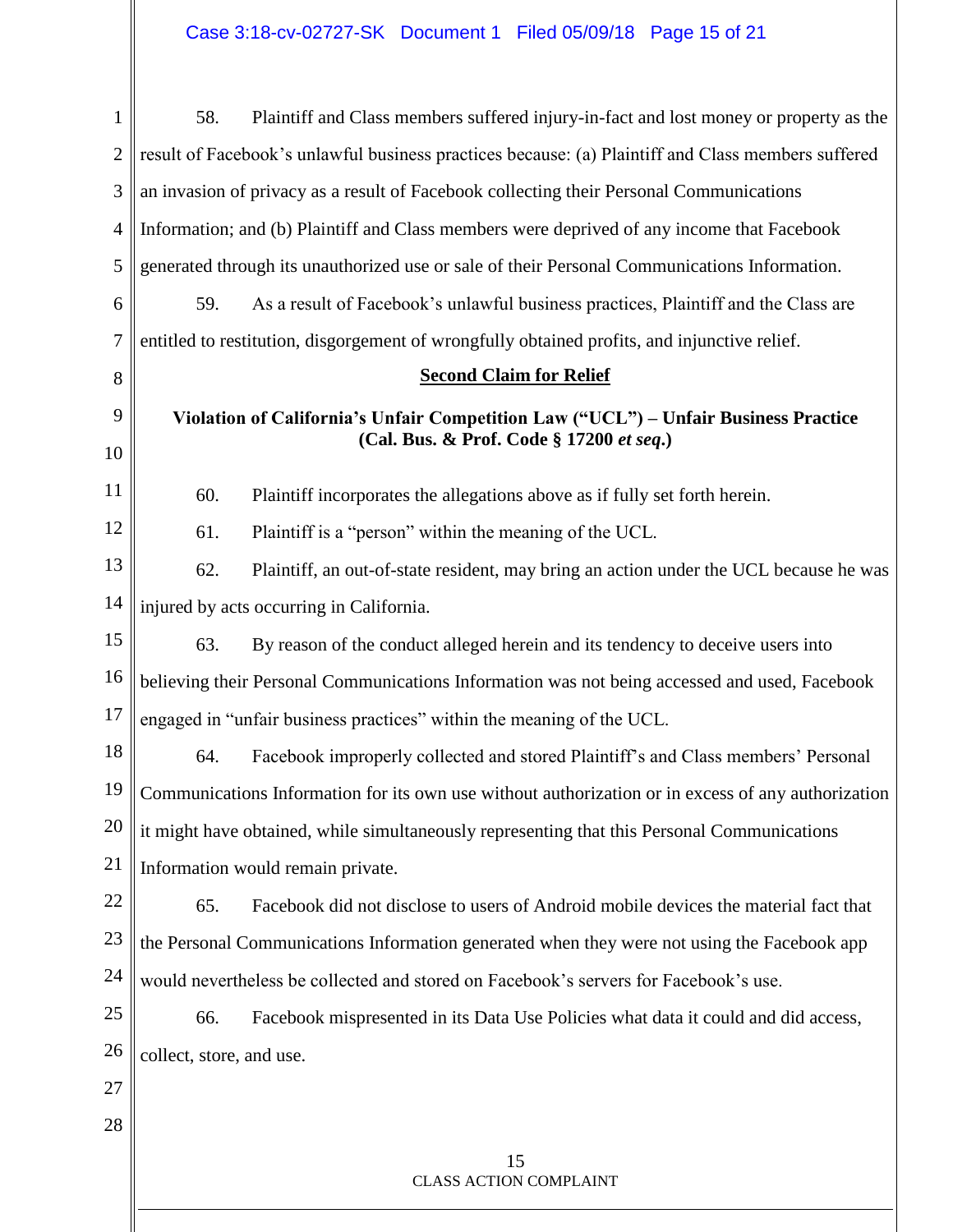## Case 3:18-cv-02727-SK Document 1 Filed 05/09/18 Page 16 of 21

1 2 3 67. In using their Android mobile devices containing the Facebook app, Plaintiff and Class members relied on Facebook's misrepresentations about data collection in its Data Use Policies.

4 5 6 68. Plaintiff and the other Class members had no way of reasonably knowing that Facebook was collecting their Personal Communications Information without authorization. Thus, they could not have reasonably avoided the injury each of them suffered.

7 8 69. There is no benefit to consumers or competition from deceptively collecting Plaintiff's and Class members' Personal Communications Information.

9 10 11 12 13 70. The gravity of the consequences of Facebook's conduct as described above outweighs any justification, motive, or reason therefore, particularly considering the available legal alternatives which exist in the marketplace. Such conduct is immoral, unethical, unscrupulous, offends established public policy, and is substantially injurious to Plaintiff and other Class members.

14 15 16 17 18 71. Plaintiff and Class members suffered injury-in-fact and lost money or property as a result of Facebook's unfair business practices because: (a) Plaintiff and Class members suffered an invasion of privacy as a result of Facebook collecting their Personal Communications Information; and (b) Plaintiff and Class members were deprived of any income that Facebook generated through its unauthorized use or sale of their Personal Communications Information.

19 20 72. As a result of Facebook's unfair business practices, Plaintiff and Class members are entitled to restitution, disgorgement of wrongfully obtained profits, and injunctive relief.

21

**Third Claim for Relief**

#### 22 23 **Violation of California's Unfair Competition Law ("UCL") – Fraudulent Business Practice (Cal. Bus. & Prof. Code § 17200** *et seq***.)**

24 25 73. Plaintiff incorporates the substantive allegations described above as if fully set forth herein.

26 74. Plaintiff is a "person" within the meaning of the UCL.

27 28 75. Plaintiff, an out-of-state resident, may bring an action under the UCL because he was injured by acts occurring in California.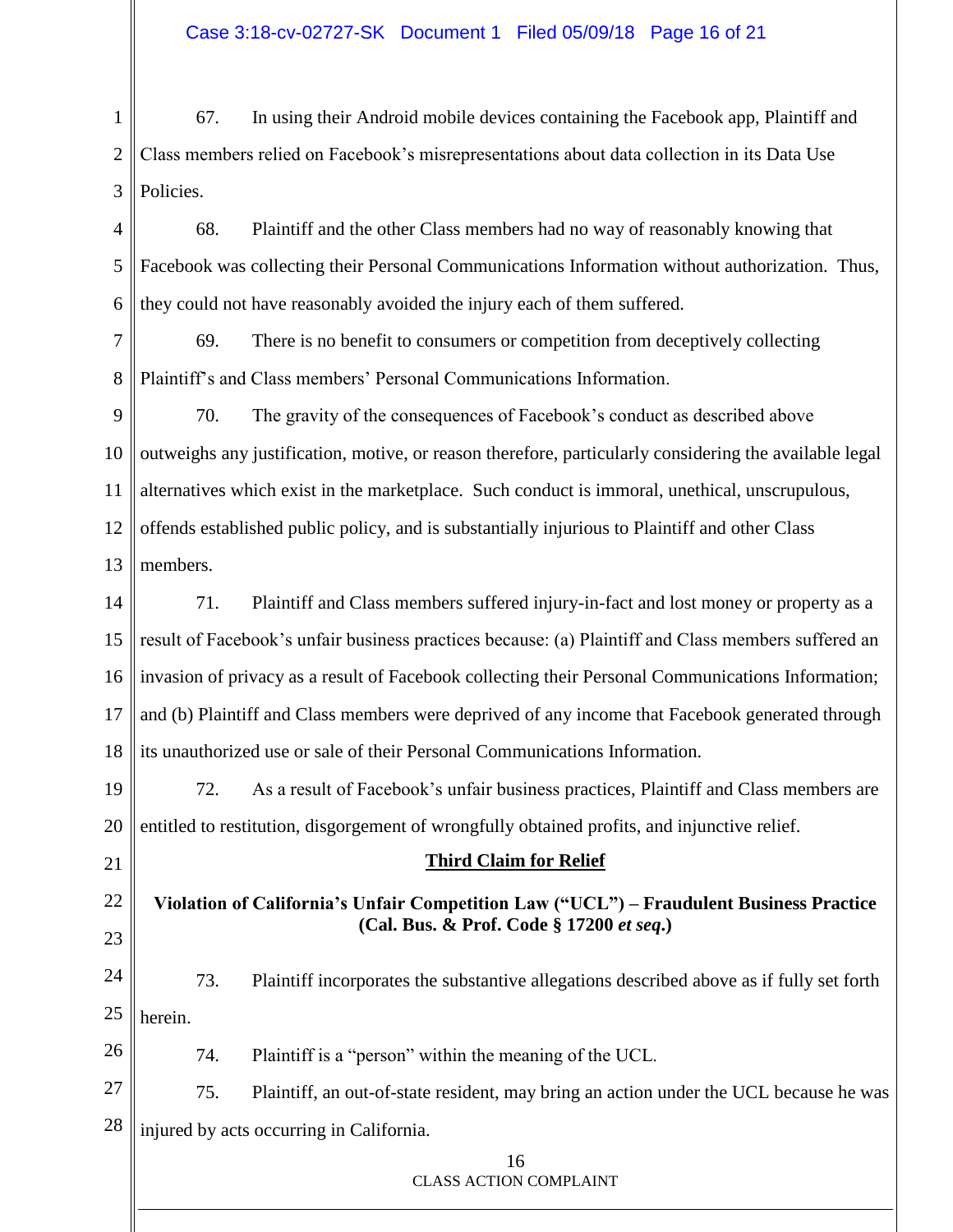1 2 76. By reason of the conduct alleged herein, Facebook engaged in "fraudulent business practices" within the meaning of the UCL.

3 4 5 6 7 8 77. Facebook stored Personal Communications Information on its electronic and consumer information databases. Facebook falsely and knowingly represented to Plaintiff and Class members that their personal information would remain private. Facebook engaged in fraudulent business practices by representing that they would not use Plaintiff's and Class members' personal information without authorization, and by obtaining their Personal Communications Information without authorization.

9 10 11 12 78. Facebook's statements that it would maintain the confidentiality of Plaintiff's and Class members' private information were false because Facebook knowingly and intentionally accessed, stored, and used that information, which it did for its own advantage and commercial profit, without permission from Plaintiff and Class members.

13 14 15 16 17 79. As more fully described above, Facebook's statements and omissions about its collection of Personal Communications Information was likely to deceive reasonable consumers. Indeed, Facebook led Plaintiff and Class members to believe that it was not collecting Personal Communications Information, when it was in fact doing so. Said acts are fraudulent business practices.

18 19 80. Plaintiff and Class members justifiably relied on the representations Facebook made in its privacy policies and did so to their detriment.

20 21 22 81. Plaintiff and Class members had no way of reasonably knowing that Facebook was collecting their call logs and text data without authorization. Thus, they could not have reasonably avoided the injury each of them suffered.

23

24

82. There is no benefit to consumers or competition from fraudulently collecting Personal Communications Information.

25 26 27 28 83. The gravity of the consequences of Facebook's conduct as described above outweighs any justification, motive, or reason therefore, particularly considering the available legal alternatives which exist in the marketplace. Such conduct is immoral, unethical, unscrupulous, offends established public policy, and is substantially injurious to Plaintiff and other Class members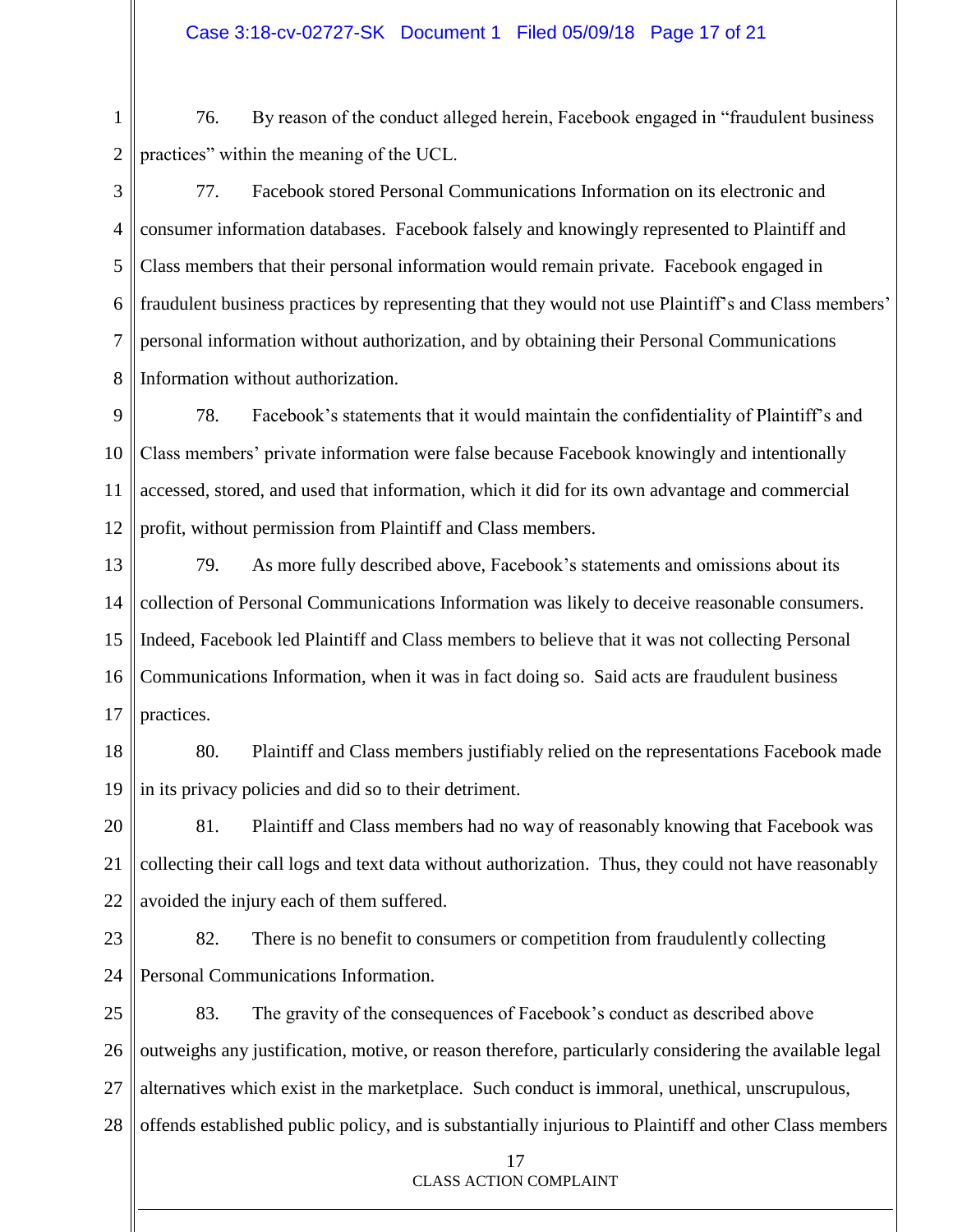$\mathbb I$ 

| 1              | 84.                                                                                                   | Plaintiff and Class member suffered injury-in-fact and lost money or property as the           |  |
|----------------|-------------------------------------------------------------------------------------------------------|------------------------------------------------------------------------------------------------|--|
| $\overline{c}$ | proximate result of Facebook's fraudulent business practices because: (a) Plaintiff and Class         |                                                                                                |  |
| 3              | members suffered an invasion of privacy as a result of Facebook collecting their Personal             |                                                                                                |  |
| $\overline{4}$ | Communications Information; and (b) Plaintiff and Class members were deprived of any income           |                                                                                                |  |
| 5              | that Facebook generated through its unauthorized use or sale of their Personal Communications         |                                                                                                |  |
| 6              | Information.                                                                                          |                                                                                                |  |
| 7              | 85.                                                                                                   | As a result of Facebook's fraudulent business practices and violations of the UCL,             |  |
| 8              | Plaintiff and Class members are entitled to restitution, disgorgement of wrongfully obtained profits, |                                                                                                |  |
| 9              | and injunctive relief.                                                                                |                                                                                                |  |
| 10             |                                                                                                       | <b>Fourth Claim for Relief</b>                                                                 |  |
| 11             |                                                                                                       | Violation of California's Consumer Legal Remedies Act ("CLRA")                                 |  |
| 12             |                                                                                                       | (Cal. Civ. Code § 1750 et seq.)                                                                |  |
| 13             | 86.                                                                                                   | Plaintiff incorporates the substantive allegations described above as if fully set forth       |  |
| 14             | herein.                                                                                               |                                                                                                |  |
| 15             | 87.                                                                                                   | Facebook is a "person" within the meaning of CLRA in that it is a corporation                  |  |
| 16             | 88.                                                                                                   | Plaintiff and Class members are "consumers" within the meaning of CLRA in that                 |  |
| 17             |                                                                                                       | they are individuals who seek or acquire services for personal, family, or household purposes. |  |
| 18             | 89.                                                                                                   | Plaintiff, an out-of-state resident, may bring an action under the UCL because he was          |  |
| 19             | injured by acts occurring in California.                                                              |                                                                                                |  |
| 20             | 90.                                                                                                   | Facebook's conduct as alleged herein violates CLRA's ban of proscribed practices at            |  |
| 21             |                                                                                                       | Cal. Civ. Code § 1770(a) in that, among other things:                                          |  |
| 22             | a.                                                                                                    | Facebook misrepresented the characteristics and benefits of its services by not                |  |
| 23             |                                                                                                       | disclosing, and actively obscuring, that Facebook uses its service as a mechanism to           |  |
| 24             |                                                                                                       | obtain Personal Communications Information without users' knowing consent; and                 |  |
| 25             | b.                                                                                                    | Facebook advertised its services with the intent not to provide them as advertised,            |  |
| 26             |                                                                                                       | including with respect to compliance with its terms of service.                                |  |
| 27             |                                                                                                       |                                                                                                |  |
| 28             |                                                                                                       |                                                                                                |  |
|                |                                                                                                       | 18<br><b>CLASS ACTION COMPLAINT</b>                                                            |  |
|                |                                                                                                       |                                                                                                |  |
|                |                                                                                                       |                                                                                                |  |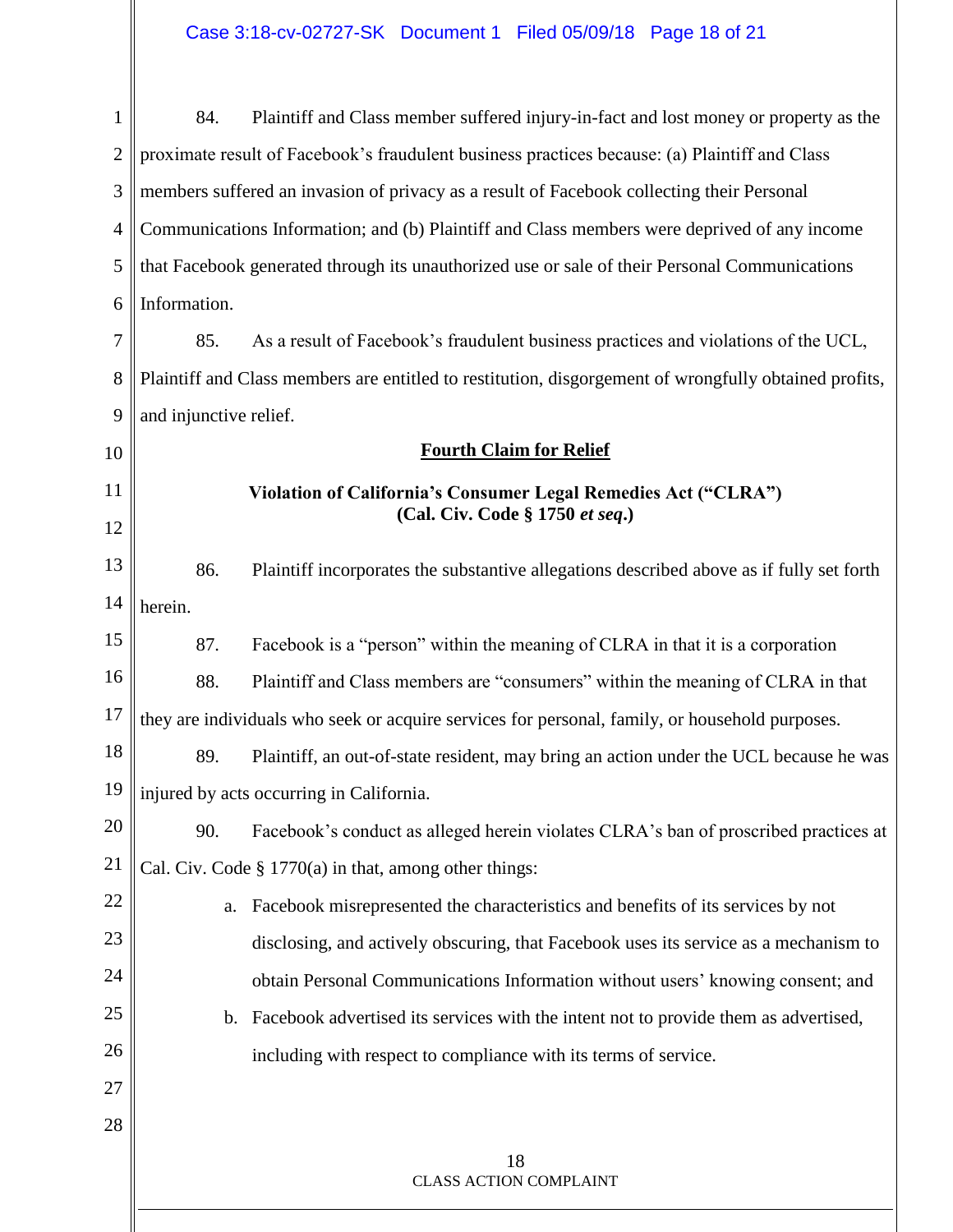## Case 3:18-cv-02727-SK Document 1 Filed 05/09/18 Page 19 of 21

1 2 3 91. In using their Android mobile devices containing the Facebook app, Plaintiff and Class members relied on Facebook's misrepresentations about data collection in its Data Use Policies.

4 5 6 7 8 9 92. As a direct and proximate result of Facebook's misrepresentations and omissions, Plaintiff and Class members suffered injuries because: (a) Plaintiff and Class members suffered an invasion of their privacy as a result of Facebook collecting their Personal Communications Information without authorization; and (b) Plaintiff and Class members were deprived of any income Facebook generated through its unauthorized use or sale of their Personal Communications Information.

10 11 12 13 14 93. Plaintiff and Class members seek equitable relief for Facebook's violation of CLRA, as permitted by statute. This includes injunctive relief to enjoin the wrongful practices alleged herein, and to take corrective action to remedy past conduct, including deleting the wrongfully obtained Personal Communications Information. Plaintiff and Class members also seek restitution and/or disgorgement as permitted by law, as well as statutory attorney fees.

15 16 94. Plaintiff and Class members reserve the right to give written notice of this claim via certified mail per statute, and to thereafter seek damages via amended complaint.

17

18

19

**Fifth Claim for Relief**

## **Violation of the Electronic Communications Privacy Act ("ECPA") (18 U.S.C. § 2510** *et seq***.)**

20 21 95. Plaintiff incorporates the substantive allegations described above as if fully set forth herein.

22 23 24 96. By intentionally intercepting Plaintiff's and Class members' Personal Communications Information and intentionally using that information for its own advantage and profit, Facebook violated the ECPA, 18 U.S.C. § 1510 *et seq*.

25 26 97. Facebook is a "person" under 18 U.S.C. § 2510(6) of the ECPA because it is a corporation.

19 27 28 98. Plaintiff's and Class members' Personal Communications Information constitute "electronic communications" under 18 U.S.C. § 2510(12) of the ECPA because the call and text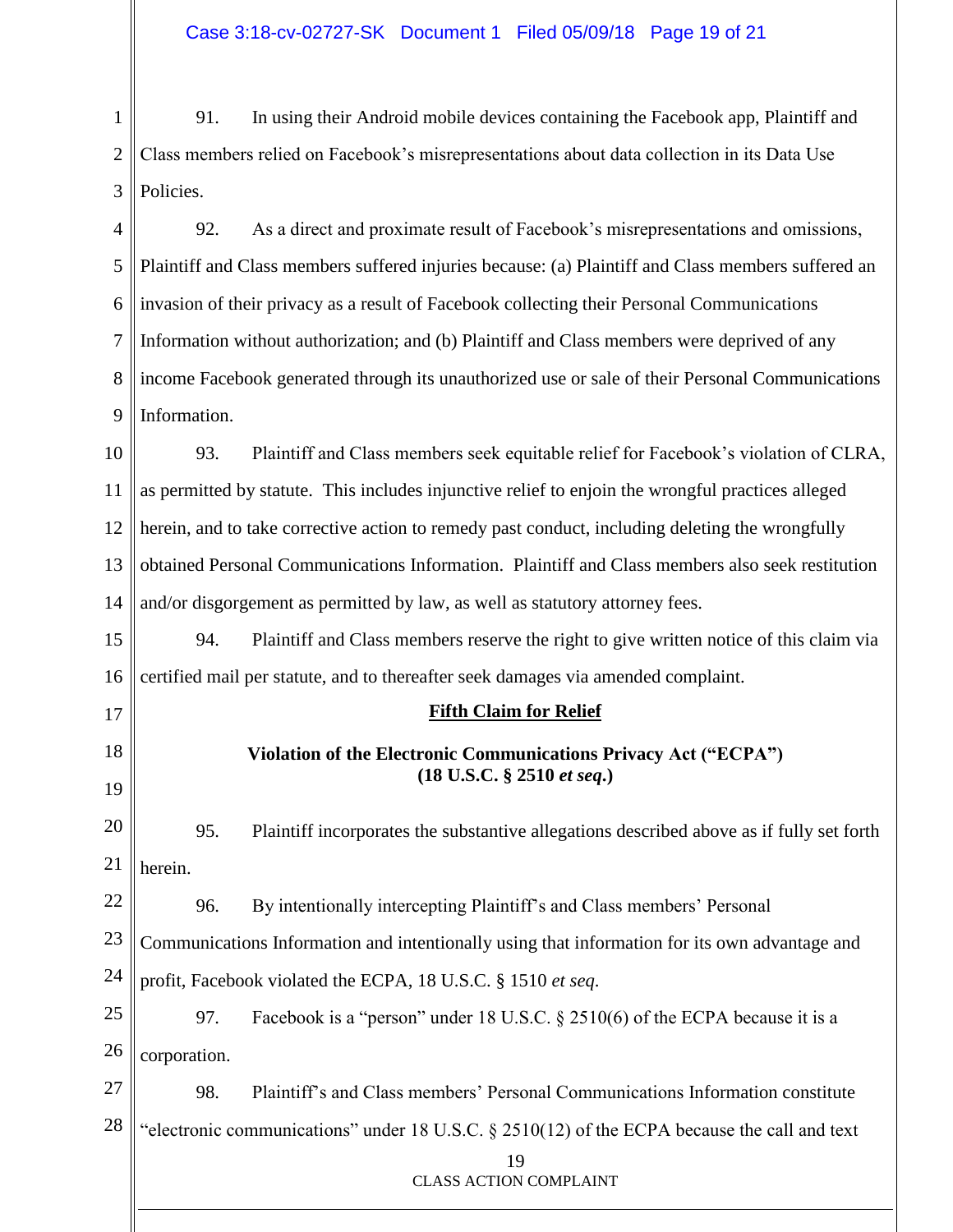## Case 3:18-cv-02727-SK Document 1 Filed 05/09/18 Page 20 of 21

1 2 histories (including metadata such as the names and number of persons contacted and duration of the contact) are electronically-transmitted data affecting interstate or foreign commerce.

3 4 5 99. Facebook "intercepted" Plaintiff's and Class members Personal Communications Information within the meaning of 18 U.S.C. § 2510(4) of the ECPA because Facebook accessed and acquired the data electronically and stored it on its own servers.

6 7 8 9 10 100. Plaintiff and Class members did not give Facebook prior consent for such interception of their Personal Communications Information as described in 18 U.S.C. § 2511(2)(d) of the ECPA. In fact, Facebook's access, collection, storage, and use of Plaintiff's and Class members' Personal Communications Information well exceeded any authorization from any party to the personal data.

11 12 13 14 101. As a result of Facebook's violations of the ECPA, pursuant to 18 U.S.C. § 2520, Plaintiff and Class members are entitled to (1) preliminary and other equitable or declaratory relief as may be appropriate; (2) actual damages or statutory damages of the greater of \$100 a day for each violation or \$10,000; and (3) reasonable attorneys' fees and other litigation costs.

15

## **VII. REQUEST FOR RELIEF**

16 17 WHEREFORE, Plaintiff, individually and on behalf of all others similarly situated, respectfully request that this Court enter an Order:

- 18 19 20 a. Certifying a nationwide Class under Rule 23 of the Federal Rules of Civil Procedure, and naming Plaintiff as representative of the Class and Plaintiff's attorneys as Class Counsel;
- 21 b. Finding that Defendant's conduct is unlawful as alleged herein;
	- c. Enjoining Defendant from engaging in further unlawful conduct as alleged herein;
		- d. Awarding Plaintiff and Class members compensatory, punitive, and statutory damages as allowed by law;
- 26 e. Awarding Plaintiff and Class members restitution, disgorgement, and all other forms of equitable monetary relief; and
- 27 28

22

23

24

25

f. Awarding Plaintiff and Class members their reasonable attorneys' fees and expenses.